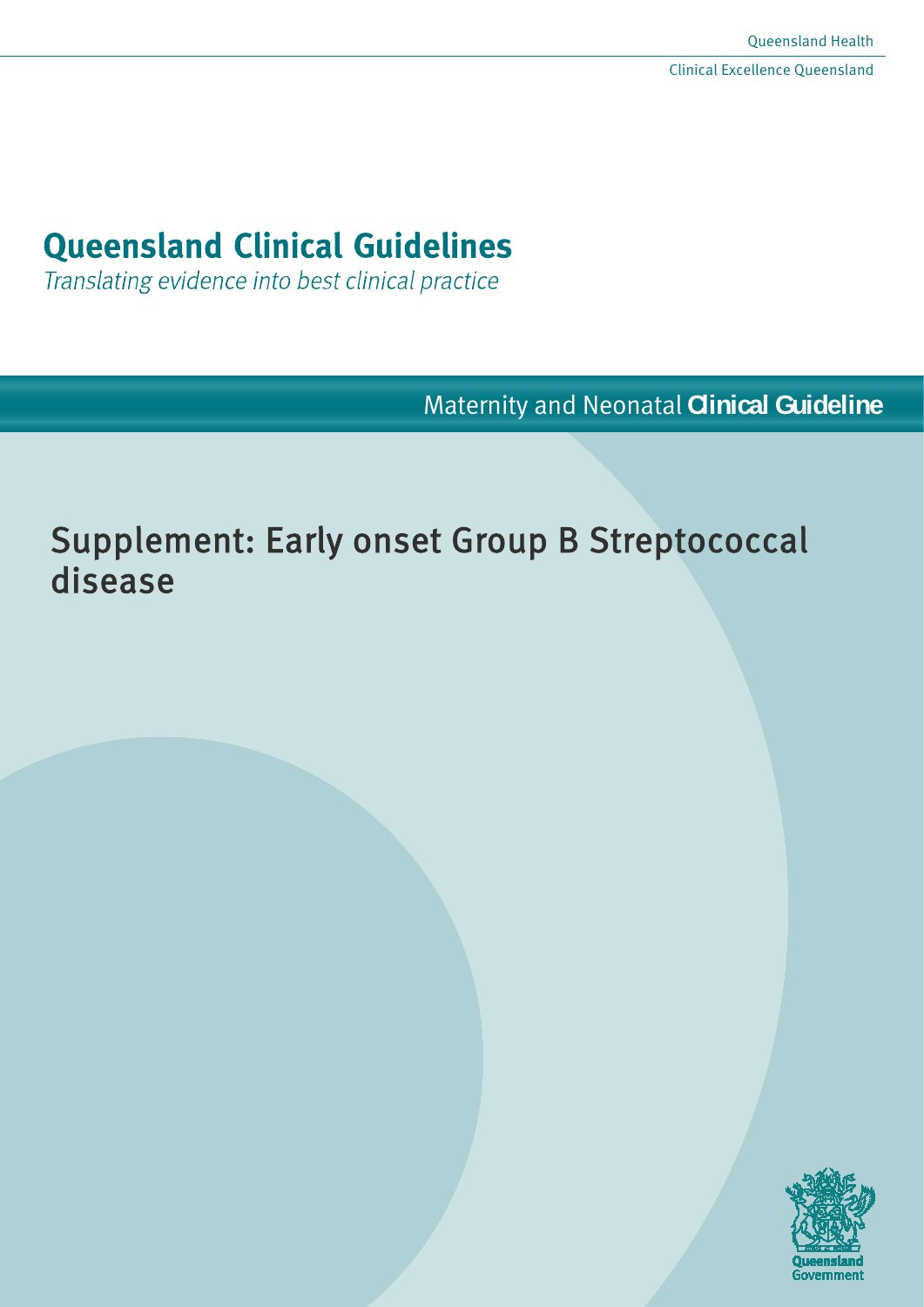#### **Table of Contents**

| 1              |  |
|----------------|--|
| 1.1            |  |
| 1.2            |  |
| 1.3            |  |
| $\overline{2}$ |  |
| 2.1            |  |
| 2.2            |  |
| 2.3            |  |
| 2.4            |  |
| 2.5            |  |
| 2.5.1          |  |
| 2.6            |  |
| 2.7            |  |
| 2.8            |  |
| 2.9            |  |
| $\mathbf{3}$   |  |
| 3.1            |  |
| $\overline{4}$ |  |
| 4.1            |  |
| 4.2            |  |
| 4.3            |  |
| 4.3.1          |  |
| 4.3.2          |  |
| 4.4            |  |
| 4.5            |  |
| 4.6            |  |
| 5              |  |

#### **List of Tables**

#### **List of Figures**

|--|--|

© State of Queensland (Queensland Health) 2020



This work is licensed under a Creative Commons Attribution-NonCommercial-NoDerivatives V4.0 International licence. In essence, you are free to copy and communicate the work in its current form for non-commercial purposes, as long as you attribute Queensland Clinical Guidelines, Superintendent Health and abide by the licence terms. You may not alter or adapt the work in any way. To view a copy of this licence, visit<br>https://creativecommons.org/licenses/by-nc-nd/4.0/deed.en

For further information, contact Queensland Clinical Guidelines, RBWH Post Office, Herston Qld 4029, email Guidelines@health.qld.gov.au. For permissions beyond the scope of this licence, contact: Intellectual Property Officer, Queensland Health, GPO Box 48, Brisbane Qld 4001, email ip\_officer@health.qld.gov.au, phone (07) 3234 1479.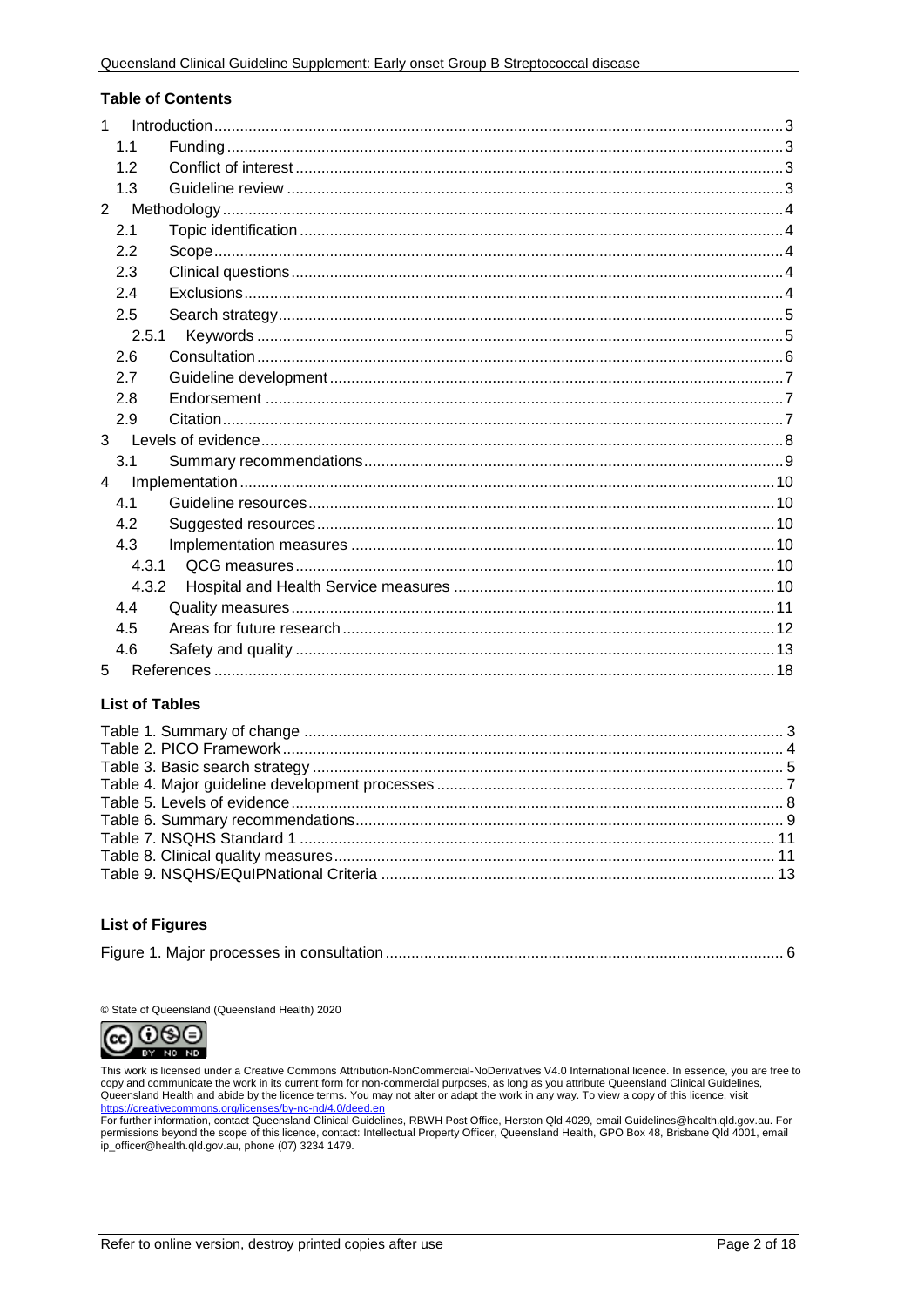# <span id="page-2-0"></span>**1 Introduction**

This document is a supplement to the Queensland Clinical Guideline *Early onset Group B Streptococcal diseas*e. It provides supplementary information regarding guideline development, makes summary recommendations, suggests measures to assist implementation and quality activities and summarises changes (if any) to the guideline since original publication. Refer to the guideline for abbreviations, acronyms, flow charts and acknowledgements.

# <span id="page-2-1"></span>**1.1 Funding**

The development of this guideline was funded by Healthcare Improvement Unit, Queensland Health. Consumer representatives were paid a standard fee. Other Working party members participated on a voluntary basis.

# <span id="page-2-2"></span>**1.2 Conflict of interest**

Declarations of conflict of interest were sought from working party members as per the Queensland Clinical Guidelines *Conflict of Interest* statement1. Four working party members declared conflicts of interest and these were managed and recorded as appropriate. None were excluded from participation.

## <span id="page-2-3"></span>**1.3 Guideline review**

Queensland Clinical Guidelines are reviewed every 5 years or earlier if significant new evidence emerges. [Table 1](#page-2-4) provides a summary of changes made to the guidelines since original publication.

| <b>Publication date</b><br>Endorsed by:                                                                                | <b>Identifier</b> | <b>Summary of major change</b>                                                                                                                                                                                                                                                                                                                                                                                                                                                                                       |
|------------------------------------------------------------------------------------------------------------------------|-------------------|----------------------------------------------------------------------------------------------------------------------------------------------------------------------------------------------------------------------------------------------------------------------------------------------------------------------------------------------------------------------------------------------------------------------------------------------------------------------------------------------------------------------|
| November 2010                                                                                                          | MN1011.20-V1-R13  | First publication<br>Replaces inherited guideline Flenady V,<br>2007 Prevention of neonatal early onset<br>Group B Streptococcus disease (EOGBSD)                                                                                                                                                                                                                                                                                                                                                                    |
| August 2011<br><b>QCG Steering Committee</b>                                                                           | MN10.20-V2-R15    | Review date extended. Identifier updated.<br>Program name updated                                                                                                                                                                                                                                                                                                                                                                                                                                                    |
| November 2016<br><b>QCG Steering Committee</b><br>Statewide Maternity and<br><b>Neonatal Clinical Network</b><br>(QLD) | MN16.20-V3-R21    | Full review.<br>Risk factor approach re-endorsed<br>Additional information added re: penicillin<br>allergy, prelabour rupture of membranes                                                                                                                                                                                                                                                                                                                                                                           |
| <b>April 2020</b>                                                                                                      | MN16.20-V4-R21    | Amendments<br>• Section 5.3 Antibiotic therapy. Updated to<br>align with NeoMedQ monographs<br>penicillin, gentamicin and ampicillin<br>• Section 4.1 Prelabour rupture of<br>membranes. Updated to align with<br>Queensland Clinical Guidelines Preterm<br>prelabour rupture of membranes and Term<br>prelabour rupture of membranes<br>• Flowchart: Neonatal management of<br>EOGBSD updated to align with content<br>• Supplement: Quality measures updated<br>Minor formatting updates, reference<br>corrections |

<span id="page-2-4"></span>Table 1. Summary of change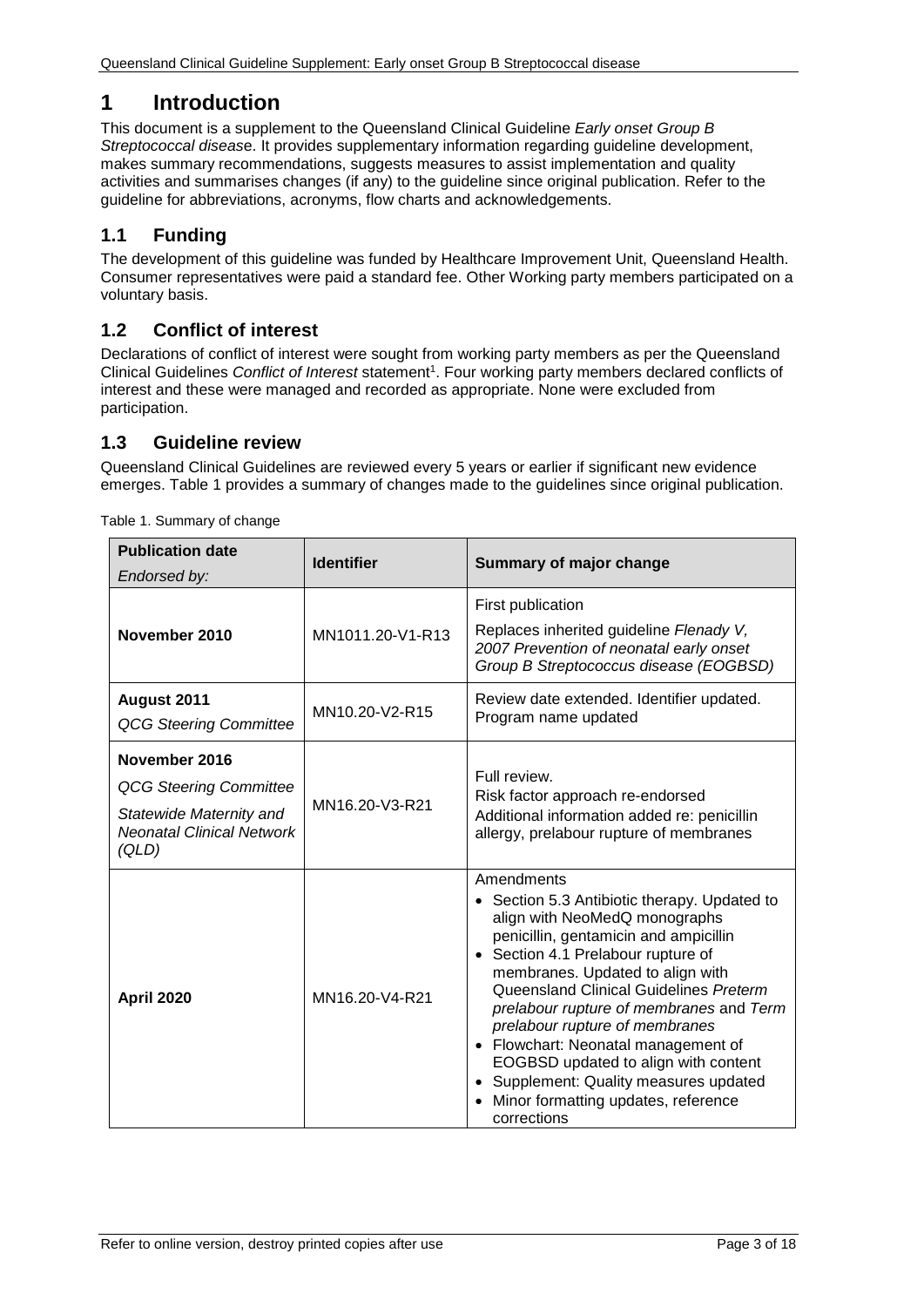# <span id="page-3-0"></span>**2 Methodology**

Queensland Clinical Guidelines (QCG) follows a rigorous process of guideline development. This process was endorsed by the Queensland Health Patient Safety and Quality Executive Committee in December 2009. The guidelines are best described as 'evidence informed consensus guidelines' and draw from the evidence base of existing national and international guidelines and the expert opinion of the working party.

# <span id="page-3-1"></span>**2.1 Topic identification**

The topic was identified as a priority by the Statewide Maternity and Neonatal Clinical Network at a forum in 2009.

# <span id="page-3-2"></span>**2.2 Scope**

The scope of the guideline was determined using the PICO Framework (Population, Intervention, Comparison, and Outcome) as outlined in [Table 2.](#page-3-5)

<span id="page-3-5"></span>Table 2. PICO Framework

| <b>PICO</b>         |                                                                                                                                                                                                                                                                                                                             |  |  |
|---------------------|-----------------------------------------------------------------------------------------------------------------------------------------------------------------------------------------------------------------------------------------------------------------------------------------------------------------------------|--|--|
| <b>Population</b>   | • Pregnant women<br>• Neonates less than or equal to 7 days of age                                                                                                                                                                                                                                                          |  |  |
| <b>Intervention</b> | Strategies to manage early onset Group B Streptococcal disease<br>$\bullet$                                                                                                                                                                                                                                                 |  |  |
| Comparison          | n/a                                                                                                                                                                                                                                                                                                                         |  |  |
| Outcome             | • Identify pregnant women for whom IAP is indicated<br>• Administer IAP, when indicated according to recommended dosing regimen<br>and frequency<br>• Neonates receive care for EOGBSD (clinical surveillance, early<br>identification, investigation and treatment) according to risk profile and<br>clinical presentation |  |  |

# <span id="page-3-3"></span>**2.3 Clinical questions**

The following clinical questions were generated to inform the guideline scope and purpose:

- To whom should IAP be recommended?
- What is the recommended regimen for IAP?
- What is the best practice GBS management with regard to specified pregnancy conditions?
- What is best practice management of neonates who are at risk of EOGBSD or where there is clinical suspicion of sepsis?

# <span id="page-3-4"></span>**2.4 Exclusions**

The following exclusions were identified in the guideline scope:

- Late onset Group B Streptococcal disease
- Management of other specific neonatal infections
- Routine antenatal, intrapartum and postpartum care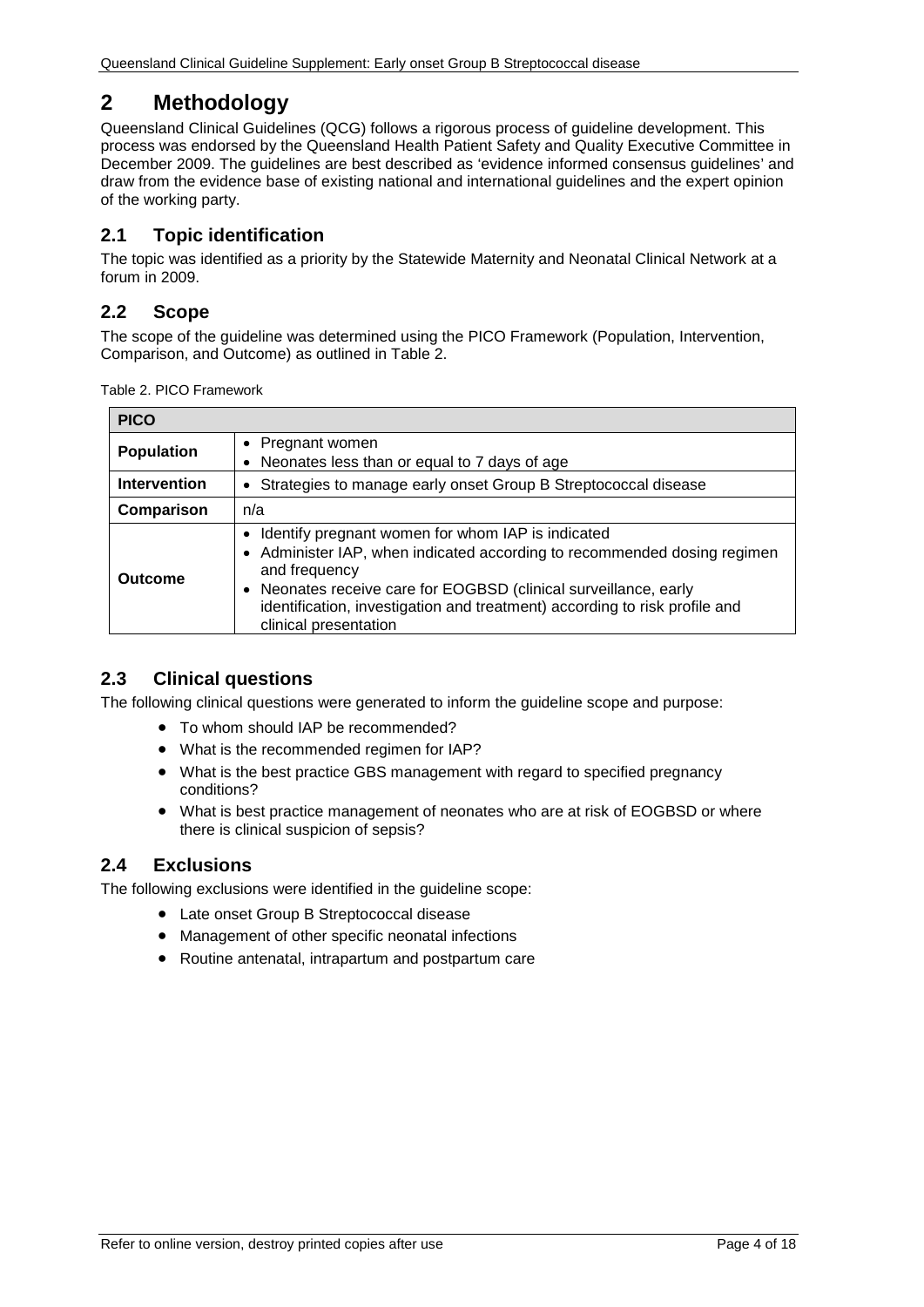# <span id="page-4-0"></span>**2.5 Search strategy**

A search of the literature was conducted during October and November 2015. The QCG search strategy is an iterative process that is repeated and amended as guideline development evolves and the draft guideline is refined, additional areas of interest emerge, areas of contention requiring more extensive review are identified or new evidence is identified. All guidelines are developed using a basic search strategy. This involves both a formal and informal approach.

<span id="page-4-2"></span>

| <b>Step</b>    |                                                                                                             | <b>Consideration</b>                                                                                                                                                                                                                                                                                                                                                                                                                                                                                                                                            |  |  |
|----------------|-------------------------------------------------------------------------------------------------------------|-----------------------------------------------------------------------------------------------------------------------------------------------------------------------------------------------------------------------------------------------------------------------------------------------------------------------------------------------------------------------------------------------------------------------------------------------------------------------------------------------------------------------------------------------------------------|--|--|
| 1 <sub>1</sub> | Review clinical guidelines<br>developed by other<br>reputable groups relevant to<br>the clinical speciality | • This may include national and/or international guideline<br>writers, professional organisations, government<br>organisations, state-based groups.<br>This assists the guideline writer to identify:<br>$\bullet$<br>o The scope and breadth of what others have found useful<br>for clinicians and informs the scope and clinical question<br>development<br>o Identify resources commonly found in guidelines such as<br>flowcharts, audit criteria and levels of evidence<br>o Identify common search and key terms<br>o Identify common and key references |  |  |
| 2.             | Undertake a foundation<br>search using key search<br>terms                                                  | • Construct a search using common search and key terms<br>identified during Step 1 above<br>Search the following databases<br>$\bullet$<br>o PubMed<br>o CINAHL<br>o Medline<br>o Cochrane Central Register of Controlled Trials<br>o EBSCO<br>o Embase<br>Studies published in English less than or equal to 5 years<br>previous are reviewed in the first instance. Other years<br>may be searched as are relevant to the topic<br>• Save and document the search<br>Add other databases as relevant to the clinical area                                     |  |  |
| 3.             | Develop search word list for<br>each clinical question.                                                     | • This may require the development of clinical sub-questions<br>beyond those identified in the initial scope.<br>• Using the foundation search performed at Step 2 as the<br>baseline search framework, refine the search using the<br>specific terms developed for the clinical question<br>• Save and document the search strategy undertaken for<br>each clinical question                                                                                                                                                                                   |  |  |
| 4.             | Other search strategies                                                                                     | • Search the reference lists of reports and articles for<br>additional studies<br>Access other sources for relevant literature<br>o Known resource sites<br>o Internet search engines<br>○ Relevant text books                                                                                                                                                                                                                                                                                                                                                  |  |  |

#### <span id="page-4-1"></span>**2.5.1 Keywords**

The following keywords were used in the basic search strategy.

GBS, EOGBS, early onset Group B Streptococcus, early onset Group B Streptococcal disease, Group B Strep, intrapartum antibiotic prophylaxis, neonatal sepsis, GBS meningitis, Streptococcus *agalactiae*]

Other keywords may have been used for specific aspects of the guideline.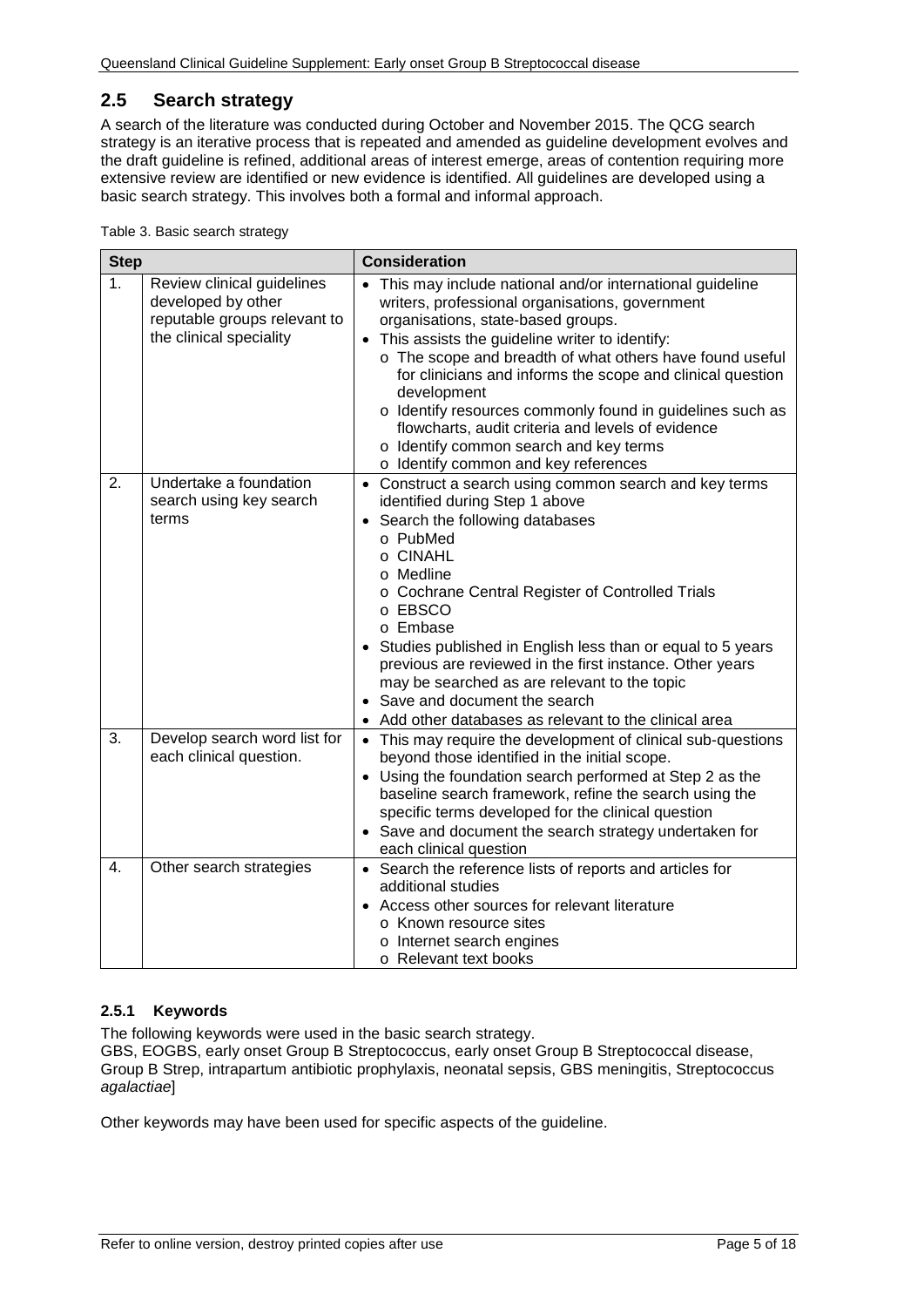# <span id="page-5-0"></span>**2.6 Consultation**

Significant consultation occurred with Queensland clinicians, consumers and executives prior to development of the draft guideline Figure 1 is a summary of the process undertaken prior to recommending a continuation of the 'risk factor' approach for Queensland.



**SMNCN:** Statewide Maternity and Neonatal Clinical Network, **DDG:** Deputy Director General, **EOGBSD:** Early onset Group B Streptococcal disease, **GBS:** Group B Streptococcus

<span id="page-5-1"></span>Figure 1. Major processes in consultation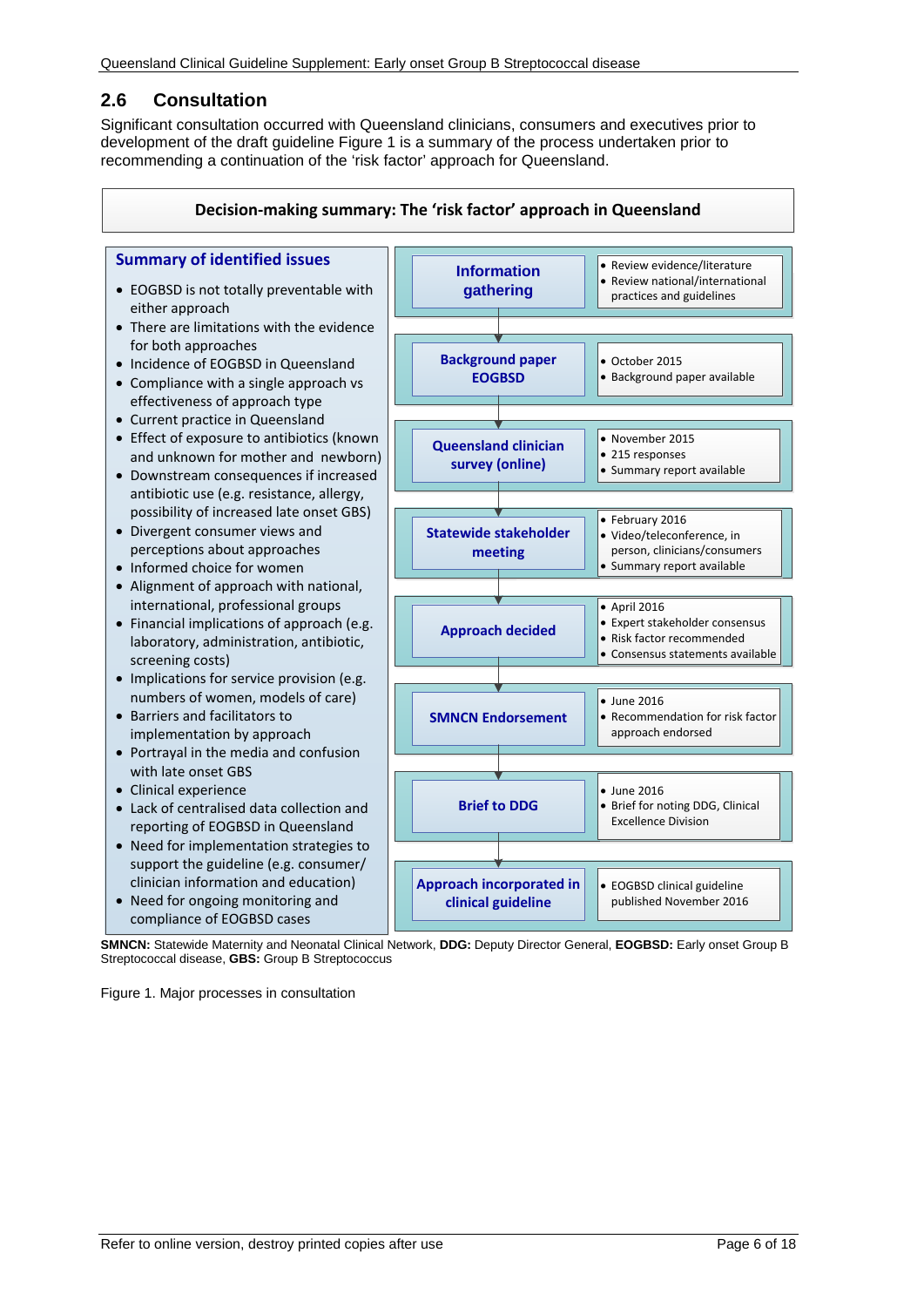## <span id="page-6-0"></span>**2.7 Guideline development**

Major consultative and development processes for the guideline occurred between July and September 2016. These are outlined in [Table 4.](#page-6-3)

| <b>Process</b>                                                                                                                                                                                            | <b>Activity</b>                                                                                                                                                                                                                                                                                                                                                                                              |  |
|-----------------------------------------------------------------------------------------------------------------------------------------------------------------------------------------------------------|--------------------------------------------------------------------------------------------------------------------------------------------------------------------------------------------------------------------------------------------------------------------------------------------------------------------------------------------------------------------------------------------------------------|--|
| • The nominated Clinical Leads were approved by QCG Steering<br><b>Clinical lead</b><br>Committee                                                                                                         |                                                                                                                                                                                                                                                                                                                                                                                                              |  |
| • Consumer participation was invited from a range of consumer-focused<br><b>Consumer</b><br>organisations who had previously accepted an invitation for on-going<br>participation<br>involvement with QCG |                                                                                                                                                                                                                                                                                                                                                                                                              |  |
| <b>Working party</b>                                                                                                                                                                                      | • An EOI for working party membership was distributed statewide via email<br>to Queensland clinicians and stakeholders in June 2016<br>The working party was recruited from responses received<br>• Working party members who participated in the working party consultation<br>processes are acknowledged in the guideline<br>Working party consultation occurred in a virtual group via email<br>$\bullet$ |  |
| <b>Statewide</b><br>consultation                                                                                                                                                                          | Consultation was invited statewide from Queensland clinicians and<br>$\bullet$<br>stakeholders during July 2016<br>Feedback was received primarily via email<br>All feedback was compiled and provided to the clinical lead and working<br>$\bullet$<br>party members for review and comment                                                                                                                 |  |

<span id="page-6-3"></span>

|  |  |  | Table 4. Major guideline development processes |  |
|--|--|--|------------------------------------------------|--|
|--|--|--|------------------------------------------------|--|

#### <span id="page-6-1"></span>**2.8 Endorsement**

The guideline was endorsed by the:

- Queensland Clinical Guidelines Steering Committee in October 2016
- Statewide Maternity and Neonatal Clinical Network [Queensland] in October 2016

#### <span id="page-6-2"></span>**2.9 Citation**

The recommended citation of Queensland Clinical Guidelines is in the following format:

Queensland Clinical Guidelines. [**Insert Guideline Title**]. Guideline No. [**Insert Guideline Number**]. Queensland Health. [**Insert Year of Publication**]. Available from: [www.health.qld.gov.au/qcg.](http://www.health.qld.gov.au/qcg)

#### **EXAMPLE:**

Queensland Clinical Guidelines. Normal birth. Guideline No. MN17.25-V3-R22. Queensland Health 2017. Available from: [www.health.qld.gov.au/qcg.](http://www.health.qld.gov.au/qcg)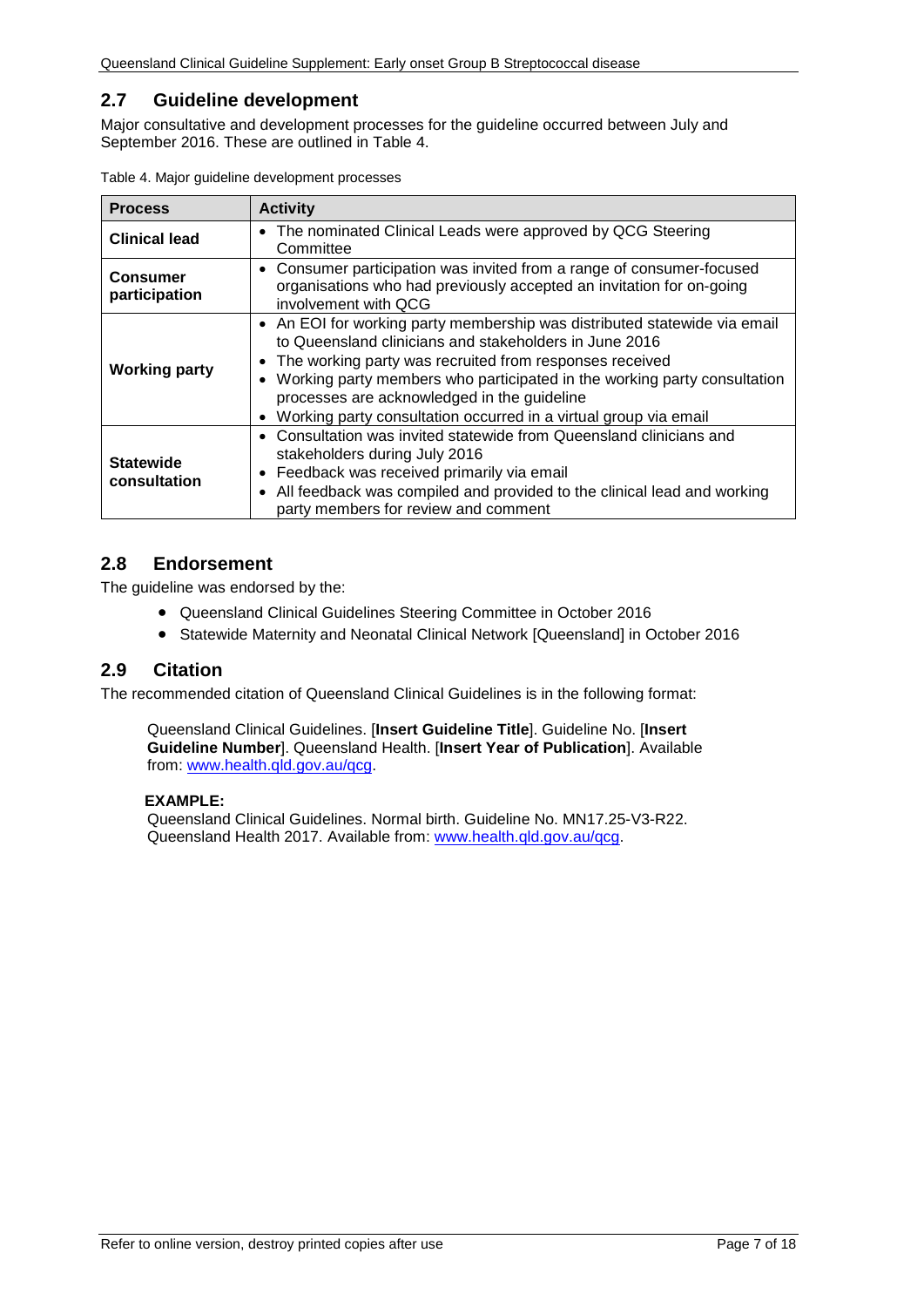# <span id="page-7-0"></span>**3 Levels of evidence**

The levels of evidence (refer to [Table 5. Levels of evidence\)](#page-7-1) are sourced from the *Centre for Disease Control (CDC) and Prevention of Perinatal Group B Streptococcal disease. MMWR 2010;59 No.RR-10.2* Summary recommendations are outlined in [Table 6.](#page-8-1)

Note that the 'consensus' definition\* in Table 4 is relates to forms of evidence not identified in the CDC's level of evidence. It is based on the clinical experience of the guideline's clinical leads and working party.

| Category                                      | <b>Definition</b>                                                                                                                                                                                                                                                                                 | <b>Recommendation</b>     |  |
|-----------------------------------------------|---------------------------------------------------------------------------------------------------------------------------------------------------------------------------------------------------------------------------------------------------------------------------------------------------|---------------------------|--|
| <b>Strength of recommendation</b>             |                                                                                                                                                                                                                                                                                                   |                           |  |
| A                                             | Strong evidence for efficacy and substantial clinical<br>benefit                                                                                                                                                                                                                                  | Strongly recommended      |  |
| в                                             | Strong evidence for efficacy and substantial clinical<br>benefit                                                                                                                                                                                                                                  | Generally recommended     |  |
| C                                             | Insufficient evidence for efficacy or efficacy does not<br>outweigh possible adverse consequences                                                                                                                                                                                                 | Optional                  |  |
| D                                             | Insufficient evidence for efficacy or efficacy does not<br>outweigh possible adverse consequences                                                                                                                                                                                                 | Generally not recommended |  |
| Е                                             | Strong evidence against efficacy or for adverse<br>Never recommended<br>outcome                                                                                                                                                                                                                   |                           |  |
| Quality of evidence supporting recommendation |                                                                                                                                                                                                                                                                                                   |                           |  |
|                                               | Evidence from at least one well-executed randomized, controlled trial or one<br>rigorously designed laboratory-based experimental study that has been replicated by<br>an independent investigator                                                                                                |                           |  |
| $\mathbf{u}$                                  | Evidence from at least one well-designed clinical trial without randomization, cohort<br>or case-controlled analytic studies (preferably from more than one centre), multiple<br>time-series studies, dramatic results from uncontrolled studies, or some evidence<br>from laboratory experiments |                           |  |
| $\mathbf{III}$                                | Evidence from opinions of respected authorities based on clinical or laboratory<br>experience, descriptive studies, or reports of expert committees                                                                                                                                               |                           |  |
| <b>Consensus</b>                              | Clinical experience of the guideline's clinical leads and/or working party members                                                                                                                                                                                                                |                           |  |

<span id="page-7-1"></span>Table 5. Levels of evidence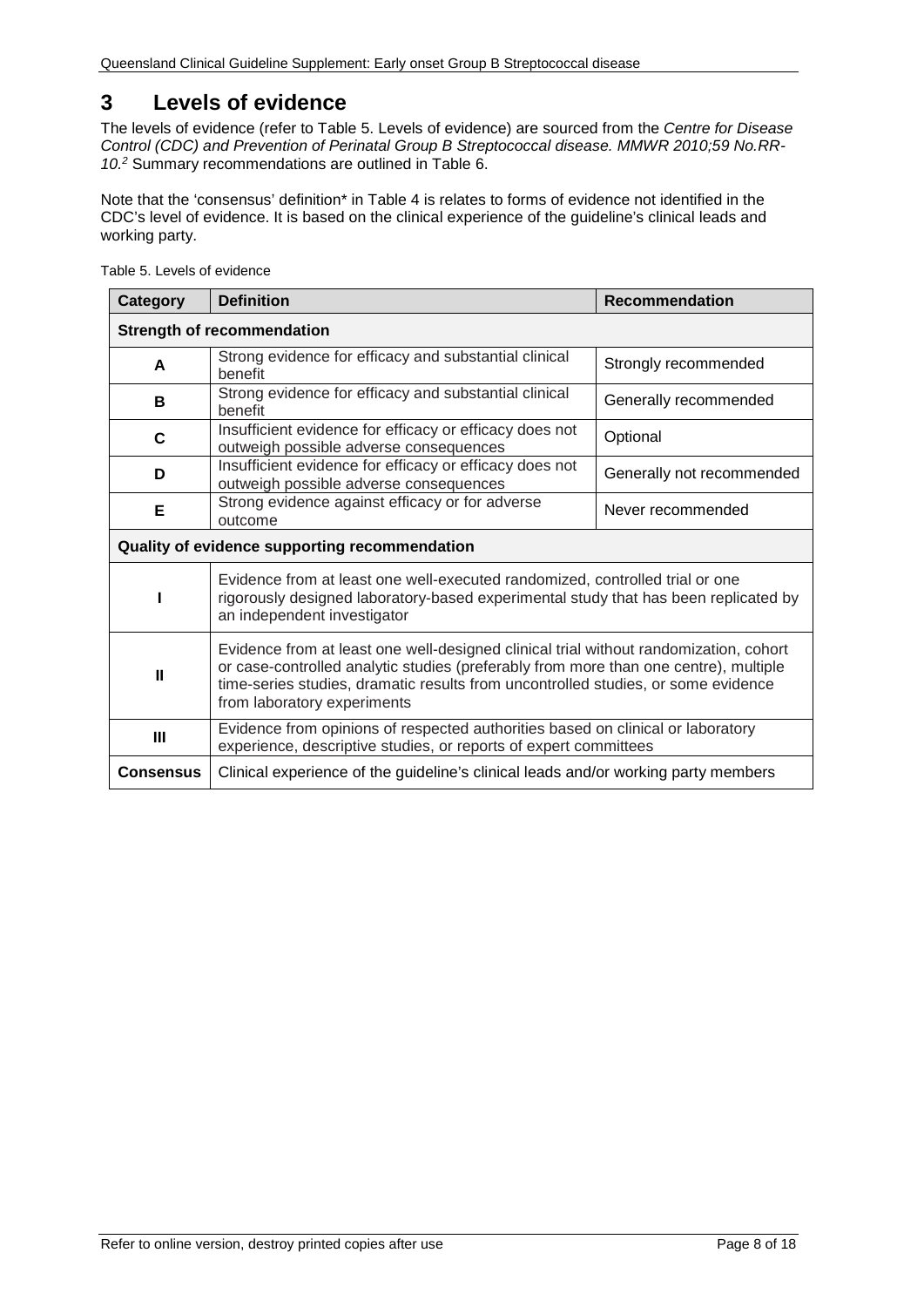#### <span id="page-8-0"></span>**3.1 Summary recommendations**

Summary recommendations and levels of evidence are outlined in Table 5.

<span id="page-8-1"></span>Table 6. Summary recommendations

|     | <b>Recommendation</b>                                                                                                                                                                                                                                                                                            | <b>Grading of evidence</b> |
|-----|------------------------------------------------------------------------------------------------------------------------------------------------------------------------------------------------------------------------------------------------------------------------------------------------------------------|----------------------------|
| 1.  | In Queensland, the 'risk factor' approach is the recommended<br>approach to identify women for whom intrapartum antibiotic<br>prophylaxis is indicated.                                                                                                                                                          | Consensus                  |
|     | Risk factors are:                                                                                                                                                                                                                                                                                                |                            |
|     | • Preterm labour less than 37 weeks                                                                                                                                                                                                                                                                              | All                        |
|     | Membranes ruptured more than 18 hours                                                                                                                                                                                                                                                                            | All                        |
| 2.  | Maternal temperature greater than or equal to 38 °C<br>$\bullet$                                                                                                                                                                                                                                                 | All                        |
|     | GBS colonisation in the current pregnancy<br>$\bullet$<br>• GBS bacteriuria in the current pregnancy                                                                                                                                                                                                             | All<br>All                 |
|     | • Previous infant with EOGBSD                                                                                                                                                                                                                                                                                    | All                        |
| 3.  | Recommend intrapartum antibiotic prophylaxis to women with risk<br>factors at the onset of labour.                                                                                                                                                                                                               | Consensus                  |
| 4.  | Intrapartum antibiotic prophylaxis is optimal if administered for at<br>least four hours prior to birth, but administration of intrapartum<br>antibiotic prophylaxis at least two hours prior to birth is considered<br>'adequate' for determining neonatal management.                                          | Consensus                  |
| 5.  | Penicillin is the antibiotic of choice for intrapartum<br>chemoprophylaxis for women without penicillin allergy.                                                                                                                                                                                                 | Al                         |
|     | Antibiotics to eradicate GBS genitorectal colonisation before the<br>onset of labour                                                                                                                                                                                                                             | DI                         |
| 6.  | In the absence of GBS urinary tract infection, antimicrobial agents<br>are not recommended before the intrapartum period to eradicate<br>GBS genitorectal colonisation, because such treatment is not<br>effective in eliminating carriage or preventing neonatal disease and<br>can cause adverse consequences. |                            |
| 7.  | If birth occurs by elective caesarean section (no labour no rupture<br>of membranes), intrapartum antibiotic prophylaxis is not<br>recommended as a routine practice, regardless of the GBS<br>colonization status of the woman or the gestational age of the<br>pregnancy.                                      | CIII                       |
| 8.  | Offer information about early onset Group B Streptococcal disease<br>to all pregnant women                                                                                                                                                                                                                       | Consensus                  |
| 9.  | If GBS testing is indicated, collect a vaginal and rectal or a vaginal<br>and perianal swab                                                                                                                                                                                                                      | Consensus                  |
|     | If there are any of the following:                                                                                                                                                                                                                                                                               |                            |
| 10. | • Signs of neonatal sepsis<br>• Suspected chorioamnionitis (temperature greater than or equal<br>to 38 °C intrapartum or within 24 hours of birth)<br>• Previous baby with EOGBSD                                                                                                                                | Consensus                  |
|     | Collect a full blood count, and blood cultures as a minimum, and<br>treat the baby with antibiotics within 30 minutes.                                                                                                                                                                                           |                            |
| 11. | Where there are maternal or neonatal risk factors for EOGBSD, the<br>recommended minimum length of stay after birth for a well term<br>baby is 24 hours. Timing of discharge after 24 hours is based on<br>clinical assessment.                                                                                  | Consensus                  |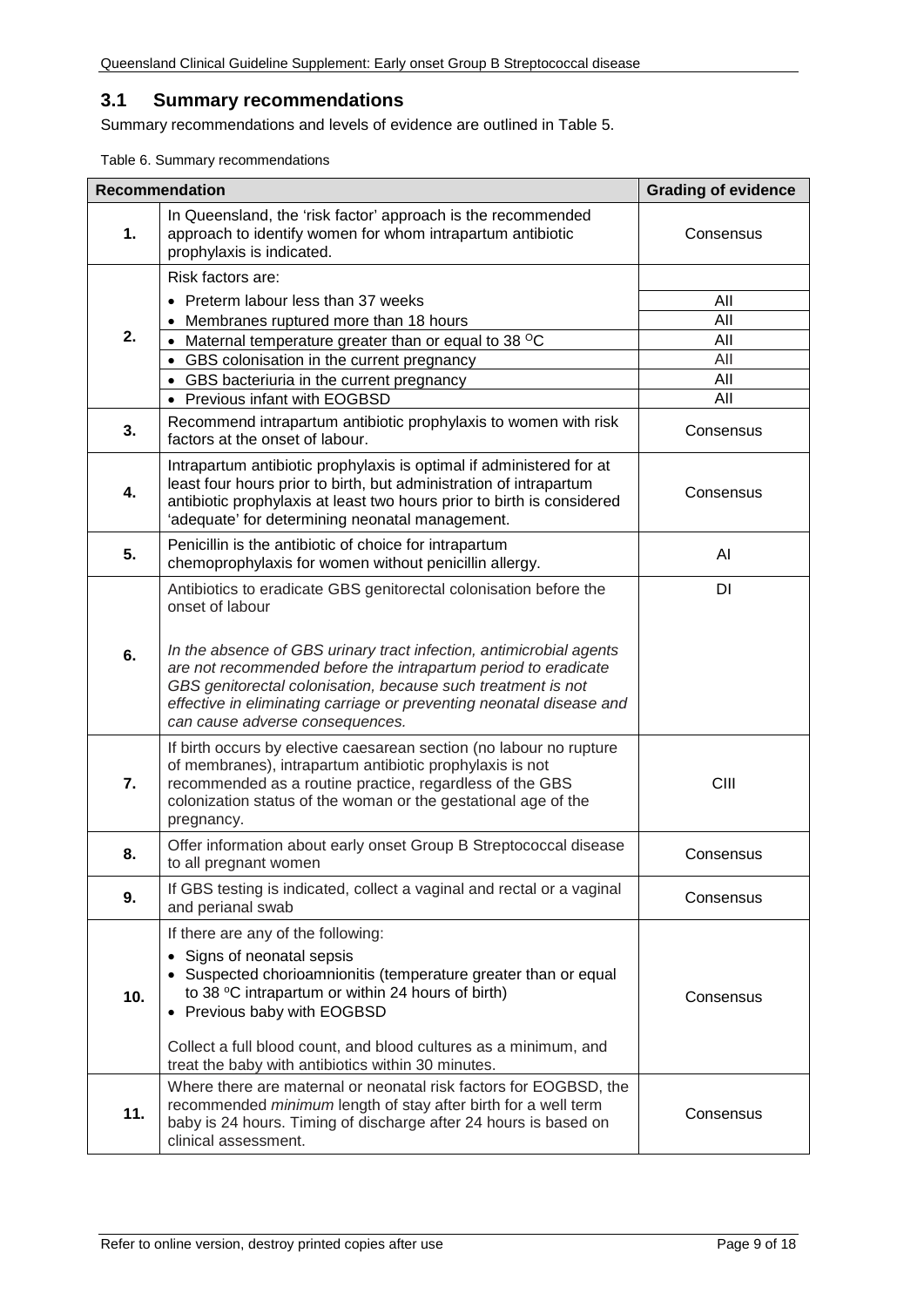# <span id="page-9-0"></span>**4 Implementation**

This guideline is applicable to all Queensland public and private maternity facilities. It can be downloaded in Portable Document Format (PDF) from [www.health.qld.gov.au/qcg](http://www.health.qld.gov.au/qcg)

## <span id="page-9-1"></span>**4.1 Guideline resources**

The following guideline components are provided on the website as separate resources:

- Flowchart: Maternal management of early onset Group B Streptococcal disease
- Flowchart: Neonatal management of early onset Group B Streptococcal disease
- Education resource: Early onset Group B Streptococcal disease
- Knowledge assessment: Early onset Group B Streptococcal disease
- Consumer information: Group B Streptococcus (GBS) in pregnancy

#### <span id="page-9-2"></span>**4.2 Suggested resources**

During the development process stakeholders identified additional resources with potential to complement and enhance guideline implementation and application. The following resources have not been sourced or developed by QCG but are suggested as complimentary to the guideline:

- Agreed minimum data set for the reporting of EOGBSD cases,
- Centralised source of data collection to promote accurate capture, investigation and reporting in relation to:
	- o The incidence of GBS and EOGBSD in Queensland
	- o Maternal GBS and stillbirth
	- o Gestation (including post-term labour and birth) and EOGBSD

#### <span id="page-9-3"></span>**4.3 Implementation measures**

Suggested activities to assist implementation of the guideline are outlined below.

#### <span id="page-9-4"></span>**4.3.1 QCG measures**

- Notify Chief Executive Officer and relevant stakeholders
- Monitor emerging new evidence to ensure guideline reflects contemporaneous practice
- Capture user feedback
- Record and manage change requests
- Review guideline in 2021

#### <span id="page-9-5"></span>**4.3.2 Hospital and Health Service measures**

Initiate, promote and support local systems and processes to integrate the guideline into clinical practice, including:

- Hospital and Health Service (HHS) Executive endorse the guidelines and their use in the HHS and communicate this to staff
- Promote the introduction of the guideline to relevant health care professionals
- Support education and training opportunities relevant to the guideline and service capabilities
- Align clinical care with guideline recommendations
- Undertake relevant implementation activities as outlined in the *Guideline implementation checklist* available at [www.health.qld.gov.au/qcg](http://www.health.qld.gov.au/qcg)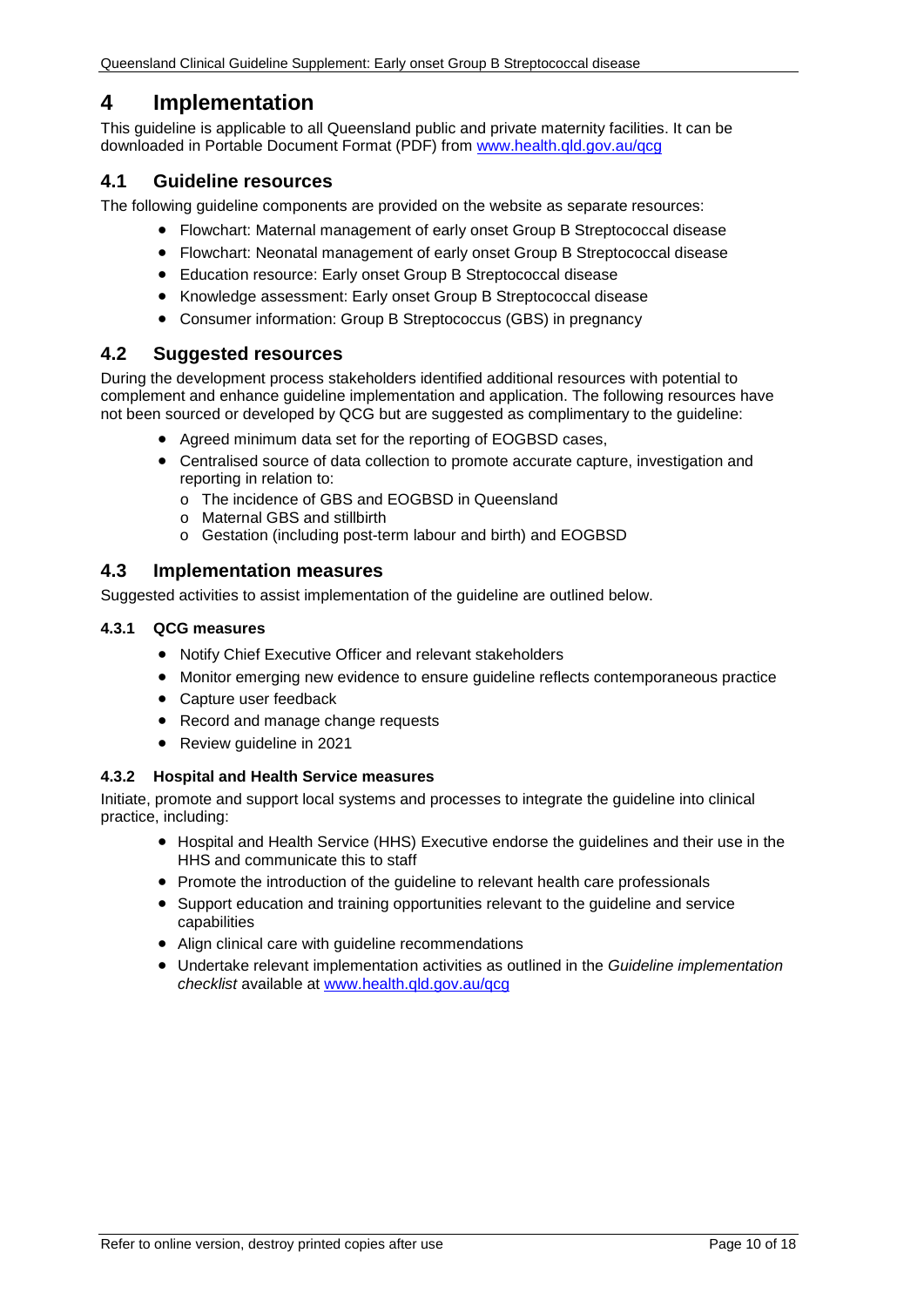## <span id="page-10-0"></span>**4.4 Quality measures**

Auditing of guideline recommendations and content assists with identifying quality of care issues and provides evidence of compliance with the National Safety and Quality Health Service (NSQHS)Standards1 [refer to [Table 7. NSQHS Standard 1\]](#page-10-1). Suggested audit and quality measures are identified in [Table 8. Clinical quality measures.](#page-10-2)

<span id="page-10-1"></span>Table 7. NSQHS Standard 1

| <b>NSQHS Standard 1: Clinical governance</b>  |                                                                                                                                                                                           |  |  |
|-----------------------------------------------|-------------------------------------------------------------------------------------------------------------------------------------------------------------------------------------------|--|--|
| <b>Clinical performance and effectiveness</b> |                                                                                                                                                                                           |  |  |
| Criterion 1.27:                               | <b>Actions required:</b>                                                                                                                                                                  |  |  |
|                                               | Provide clinicians with ready access to best-practice<br>a.<br>guidelines, integrated care pathways, clinical pathways and<br>decision support tools relevant to their clinical practice  |  |  |
| Evidence based care                           | Support clinicians to use the best available evidence,<br>b.<br>including relevant clinical care standards developed by the<br>Australian Commission on Safety and Quality in Health Care |  |  |

<span id="page-10-2"></span>The following clinical quality measures are suggested:

Table 8. Clinical quality measures

| <b>No</b>      | <b>Audit criteria</b>                                                                                                                                         | <b>Guideline Section</b>                                    |
|----------------|---------------------------------------------------------------------------------------------------------------------------------------------------------------|-------------------------------------------------------------|
| $\mathbf{1}$ . | Incidence of proven EOGBSD per 1000 births                                                                                                                    | Section 1.2                                                 |
| 2.             | Is the QCG clinical guideline on EOGBSD the identified source<br>of reference for GBS management in the maternity<br>unit/practice?                           | Section 1.3 Clinical<br>standards                           |
| 3.             | Proportion of women who receive written consumer information<br>about GBS                                                                                     | Section 2.1 Risk<br>reduction                               |
| 4.             | Proportion of women who receive antenatal treatment for GBS<br>colonisation prior to labour (low expected)                                                    | Section 2.1. Risk<br>reduction                              |
| 5.             | Proportion of women tested for GBS who have either a vaginal<br>and rectal swab or a vaginal and perianal swab collected                                      | Section 2.2 Specimen<br>collection                          |
| 6.             | Proportion of women with GBS bacteriuria during pregnancy<br>who receive treatment at the time of infection and during labour                                 | Section 4 Specific<br>condition management                  |
| 7.             | Proportion of women for whom IAP is indicated, who receive<br><b>IAP</b>                                                                                      | Section 2.1. Risk<br>reduction                              |
| 8.             | Proportion of women for whom IAP is indicated, who receive<br>the recommended IAP regimen                                                                     | Section 3. Intrapartum<br>antibiotic prophylaxis            |
| 9.             | Proportion of women who receive IAP prior to birth:<br>• less than 2 hours prior to birth<br>• 2-4 hours prior to birth<br>• more than 4 hours prior to birth | Section 3. Intrapartum<br>antibiotic prophylaxis            |
| 10.            | Proportion of neonates investigated for sepsis who have<br>minimum investigations (clinical surveillance, full blood count,<br>blood cultures)                | Section 5.2 Investigation<br>of sepsis                      |
| 11.            | Proportion of neonates investigated for sepsis, who have IV<br>antibiotics commenced within 30 minutes                                                        | Section 5.3 Antibiotic<br>therapy                           |
| 12.            | Proportion of term neonates who received inadequate IAP who<br>had a full blood count collected                                                               | Section 5.4 Postnatal<br>care for asymptomatic<br>well baby |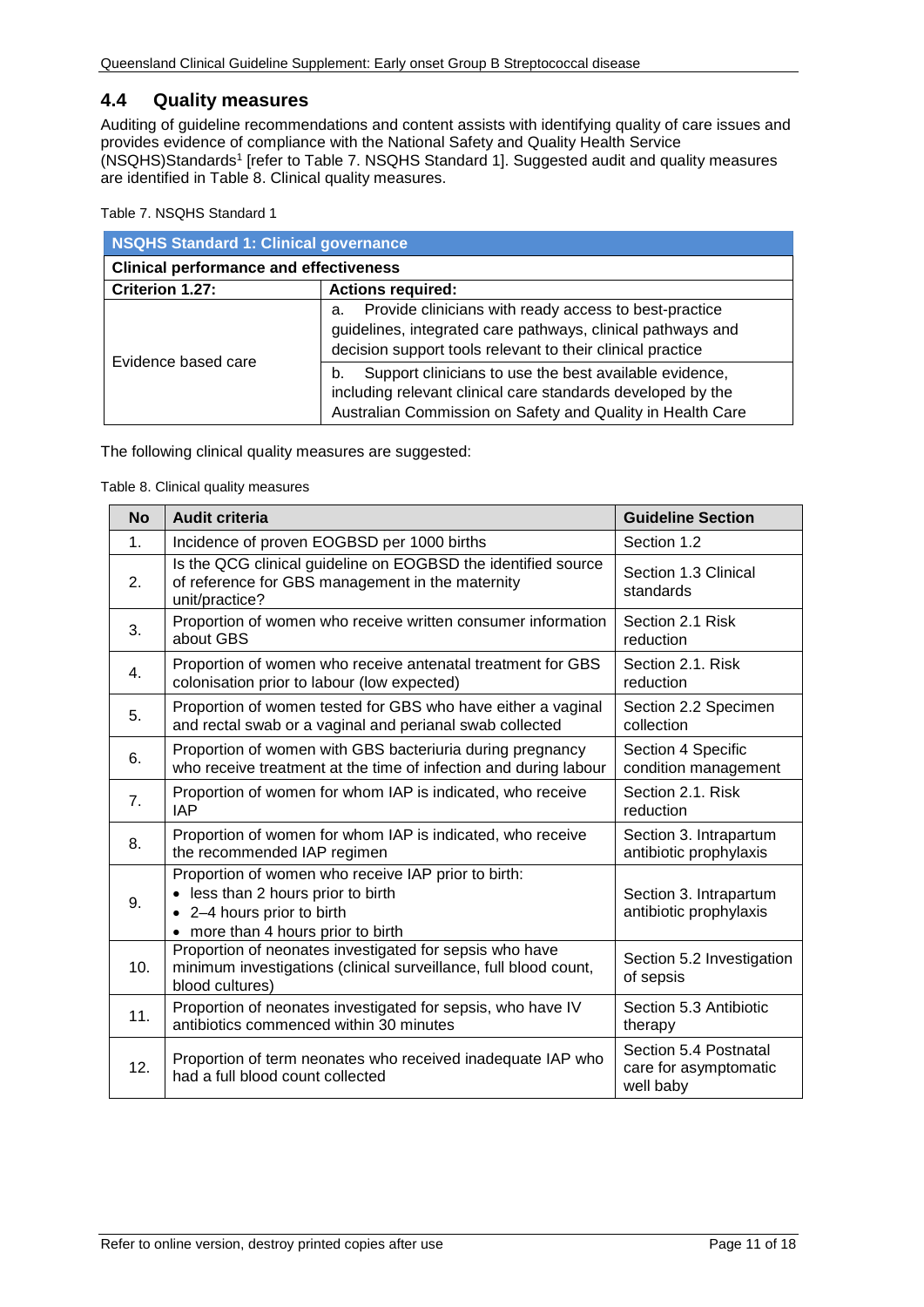## <span id="page-11-0"></span>**4.5 Areas for future research**

During development the following areas where identified as having limited or poor-quality evidence to inform clinical decision making. Further research or focus in these areas may be useful.

- Investigation into the clinical and economic feasibility of introducing point of care rapid intrapartum testing for GBS in the Queensland context
- Optimal lowest penicillin dose for IAP regimen
- Optimal antibiotic regimen for preterm, prelabour rupture of membranes to prolong latency, especially for women close to term
- Optimal gentamicin regimen for neonatal sepsis
- Effectiveness of vaginal-perianal versus vaginal-rectal swabbing for the detection of GBS in pregnancy
- Where birth is not likely by 18 hours after rupture of membranes (ROM), effectiveness (e.g. acceptability to women, reduction in incidence of EOGBSD, reduction in neonatal monitoring and/or length of stay, increase in number of women receiving IAP) of commencing IAP after 14 hours of rupture of membranes versus waiting until 18 hours of rupture of membranes
- Should positive GBS status influence the performance or technique of obstetrical procedures such as membrane stripping, fetal scalp monitoring and amniotomy?
- Validity of determining duration of neonatal observation in hospital for the otherwise well baby based on the presence or absence of risk factors and/or the adequacy of intrapartum antibiotic prophylaxis?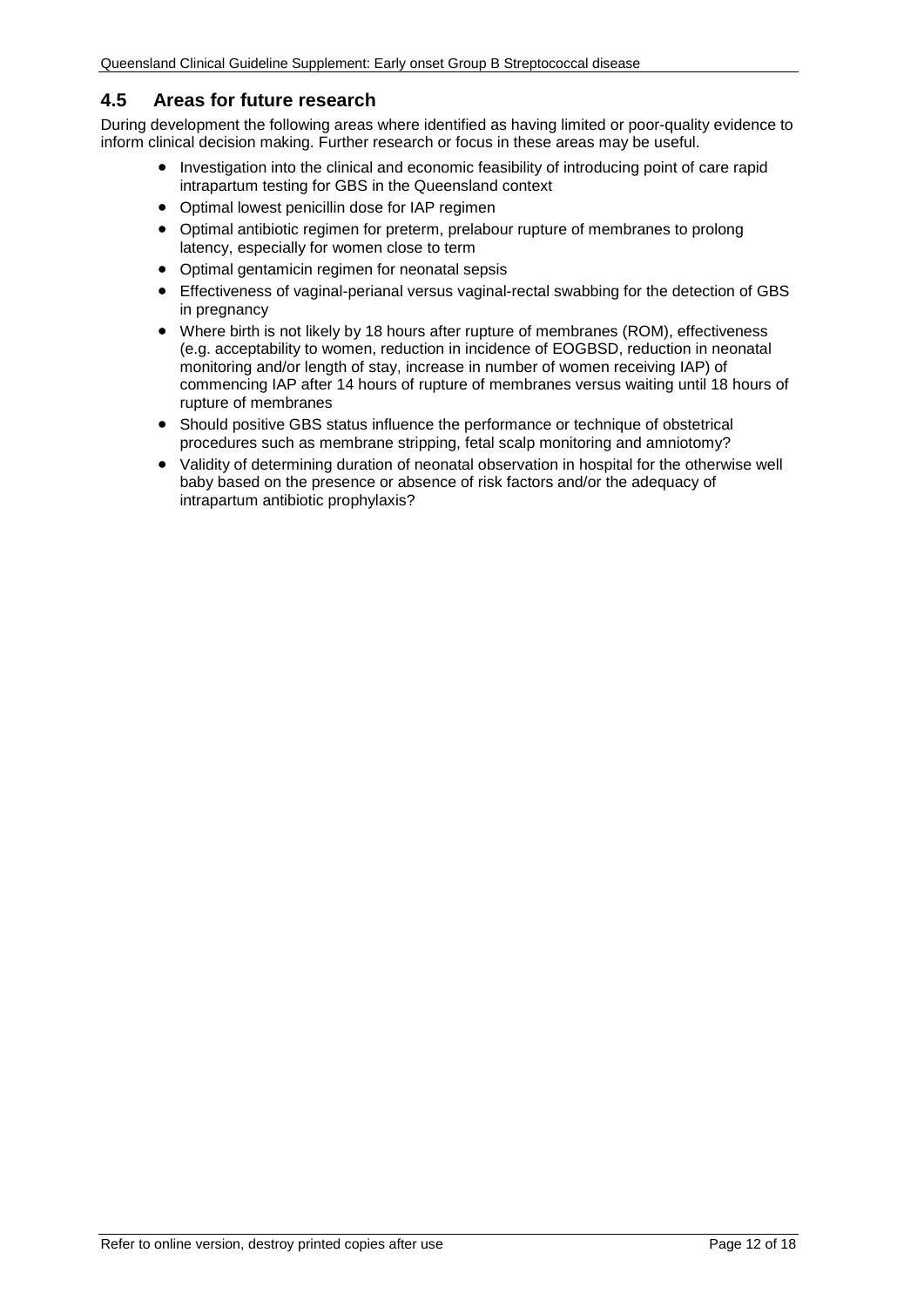# **4.6 Safety and quality**

Implementation of this guideline provides evidence of compliance with the National Safety and Quality Health Service Standards and Australian Council on Healthcare Standards (ACHS) Evaluation and Quality Improvement Program (EQuIP) National accreditation programs.<sup>1,2</sup>

Table 9. NSQHS/EQuIPNational Criteria

<span id="page-12-1"></span><span id="page-12-0"></span>

| <b>Actions required</b><br><b>NSQHS/EQuIPNational Criteria</b>                                                                                                                                                                   |                                                                                                                                                                                                                                                                                                                                                                                                                                                                           | ☑ Evidence of compliance                                                                                                                                                                                                                                                                                                                                                                                                                                                                             |  |  |
|----------------------------------------------------------------------------------------------------------------------------------------------------------------------------------------------------------------------------------|---------------------------------------------------------------------------------------------------------------------------------------------------------------------------------------------------------------------------------------------------------------------------------------------------------------------------------------------------------------------------------------------------------------------------------------------------------------------------|------------------------------------------------------------------------------------------------------------------------------------------------------------------------------------------------------------------------------------------------------------------------------------------------------------------------------------------------------------------------------------------------------------------------------------------------------------------------------------------------------|--|--|
| <b>NSQHS Standard 1: Clinical governance</b>                                                                                                                                                                                     |                                                                                                                                                                                                                                                                                                                                                                                                                                                                           |                                                                                                                                                                                                                                                                                                                                                                                                                                                                                                      |  |  |
| Patient safety and quality systems<br>Safety and quality systems are<br>integrated with governance processes<br>to enable organisations to actively<br>manage and improve the safety and<br>quality of health care for patients. | Diversity and high-risk groups<br>1.15 The health service organisation:<br>a. Identifies the diversity of the consumers using its services<br>b. Identifies groups of patients using its services who are at higher<br>risk of harm<br>c. Incorporates information on the diversity of its consumers and<br>higher-risk groups into the planning and delivery of care                                                                                                     | ☑<br>Assessment and care appropriate to the cohort of patients is<br>identified in the guideline<br>High risk groups are identified in the guideline<br>☑<br>☑<br>The guideline is based on the best available evidence                                                                                                                                                                                                                                                                              |  |  |
| <b>Clinical performance and</b><br>effectiveness<br>The workforce has the right<br>qualifications, skills and supervision to                                                                                                     | <b>Evidence based care</b><br>1.27 The health service organisation has processes that:<br>a. Provide clinicians with ready access to best-practice guidelines,<br>integrated care pathways, clinical pathways and decision support<br>tools relevant to their clinical practice<br>b. Support clinicians to use the best available evidence, including<br>relevant clinical care standards developed by the Australian<br>Commission on Safety and Quality in Health Care | ☑ Queensland Clinical Guidelines is funded by Queensland Health<br>to develop clinical guidelines relevant to the service line to guide<br>safe patient care across Queensland<br>The guideline provides evidence-based and best practice<br>☑<br>recommendations for care<br>$\boxtimes$ The guideline is endorsed for use in Queensland Health<br>facilities.<br>☑ A desktop icon is available on every Queensland Health<br>computer desktop to provide quick and easy access to the<br>quideline |  |  |
| provide safe, high-quality health care to<br>patients.                                                                                                                                                                           | Performance management<br>1.22 The health service organisation has valid and reliable<br>performance review processes that:<br>a. Require members of the workforce to regularly take part in a<br>review of their performance<br>b. Identify needs for training and development in safety and quality<br>c. Incorporate information on training requirements into the<br>organisation's training system                                                                   | The guideline has accompanying educational resources to<br>☑<br>support ongoing safety and quality education for identified<br>professional and personal development. The resources are<br>freely available on the internet http://www.health.qld.gov.au/qcg                                                                                                                                                                                                                                         |  |  |
| Patient safety and quality systems<br>Safety and quality systems are<br>integrated with governance processes<br>to enable organisations to actively<br>manage and improve the safety and<br>quality of health care for patients. | <b>Policies and procedures</b><br>1.7 The health service organisation uses a risk management<br>approach to:<br>a. Set out, review, and maintain the currency and effectiveness of,<br>policies, procedures and protocols<br>b. Monitor and take action to improve adherence to policies,<br>procedures and protocols<br>c. Review compliance with legislation, regulation and jurisdictional<br>requirements                                                             | $\boxtimes$ QCG has established processes to review and maintain all<br>guidelines and associated resources<br>$\boxtimes$ Change requests are managed to ensure currency of published<br>quidelines<br>Implementation tools and checklist are provided to assist with<br>☑<br>adherence to guidelines<br>Suggested audit criteria are provided in guideline supplement<br>☑<br>The guidelines comply with legislation, regulation and<br>☑<br>jurisdictional requirements                           |  |  |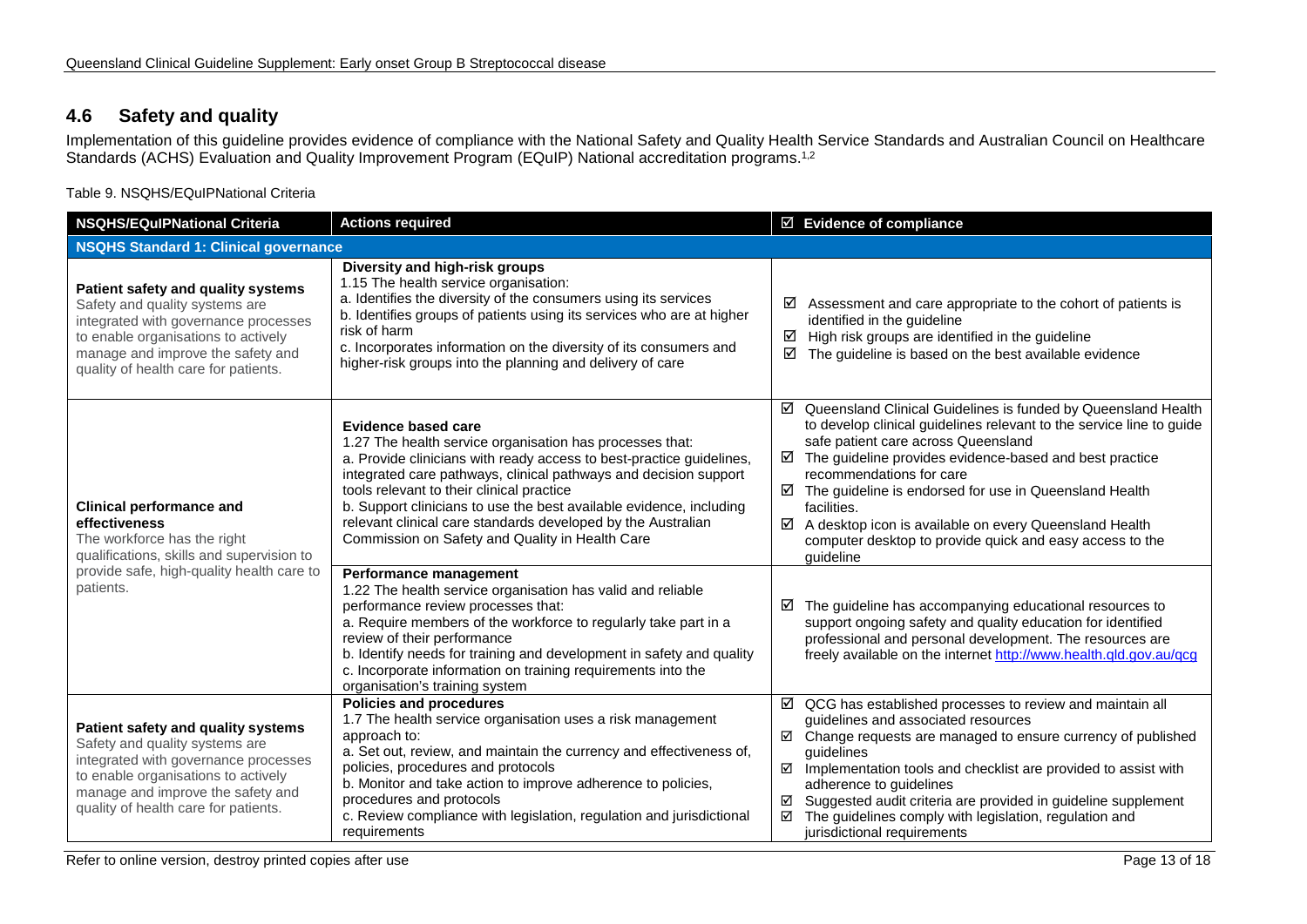| <b>NSQHS/EQulPNational Criteria</b>                                                                                                                                                                                                                                                                                        | <b>Actions required</b>                                                                                                                                                                                                                                                                                                                                                                                                                                                                                                                                                                                                                                                                                                                                                                                                                                                                                                                                                                         | $\overline{\boxtimes}$ Evidence of compliance                                                                                                                                                                                                                                                                                                                                                                                                                                          |  |  |
|----------------------------------------------------------------------------------------------------------------------------------------------------------------------------------------------------------------------------------------------------------------------------------------------------------------------------|-------------------------------------------------------------------------------------------------------------------------------------------------------------------------------------------------------------------------------------------------------------------------------------------------------------------------------------------------------------------------------------------------------------------------------------------------------------------------------------------------------------------------------------------------------------------------------------------------------------------------------------------------------------------------------------------------------------------------------------------------------------------------------------------------------------------------------------------------------------------------------------------------------------------------------------------------------------------------------------------------|----------------------------------------------------------------------------------------------------------------------------------------------------------------------------------------------------------------------------------------------------------------------------------------------------------------------------------------------------------------------------------------------------------------------------------------------------------------------------------------|--|--|
| <b>NSQHS Standard 2: Partnering with Consumers</b>                                                                                                                                                                                                                                                                         |                                                                                                                                                                                                                                                                                                                                                                                                                                                                                                                                                                                                                                                                                                                                                                                                                                                                                                                                                                                                 |                                                                                                                                                                                                                                                                                                                                                                                                                                                                                        |  |  |
| <b>Health literacy</b><br>Health service organisations<br>communicate with consumers in a way<br>that supports effective partnerships.                                                                                                                                                                                     | Communication that supports effective partnerships<br>2.8 The health service organisation uses communication<br>mechanisms that are tailored to the diversity of the consumers who<br>use its services and, where relevant, the diversity of the local<br>community<br>2.9 Where information for patients, carers, families and consumers<br>about health and health services is developed internally, the<br>organisation involves consumers in its development and review<br>2.10 The health service organisation supports clinicians to<br>communicate with patients, carers, families and consumers about<br>health and health care so that:<br>a. Information is provided in a way that meets the needs of patients,<br>carers, families and consumers<br>b. Information provided is easy to understand and use<br>c. The clinical needs of patients are addressed while they are in the<br>health service organisation<br>d. Information needs for ongoing care are provided on discharge | $\boxtimes$ Consumer consultation was sought and obtained during the<br>development of the guideline. Refer to the acknowledgement<br>section of the guideline for details<br>$\boxtimes$ Consumer information is developed to align with the guideline<br>and included consumer involvement during development and<br>review<br>$\boxtimes$ The consumer information was developed using plain English<br>and with attention to literacy and ease of reading needs of the<br>consumer |  |  |
| Partnering with consumers in<br>organisational design and<br>governance<br>Consumers are partners in the design<br>and governance of the organisation.                                                                                                                                                                     | Partnerships in healthcare governance planning, design,<br>measurement and evaluation<br>2.11 The health service organisation:<br>a. Involves consumers in partnerships in the governance of, and to<br>design, measure and evaluate, health care<br>b. Has processes so that the consumers involved in these<br>partnerships reflect the diversity of consumers who use the service<br>or, where relevant, the diversity of the local community<br>2.14 The health service organisation works in partnership with<br>consumers to incorporate their views and experiences into training<br>and education for the workforce                                                                                                                                                                                                                                                                                                                                                                     | $\boxtimes$ Consumers are members of guideline working parties<br>$\boxtimes$ The guideline is based on the best available evidence<br>$\boxtimes$ The guidelines and consumer information are endorsed by the<br>QCG and Queensland Statewide Maternity and Neonatal Clinical<br>Network Steering Committees which includes consumer<br>membership                                                                                                                                    |  |  |
| <b>NSQHS Standard 4: Medication safety</b>                                                                                                                                                                                                                                                                                 |                                                                                                                                                                                                                                                                                                                                                                                                                                                                                                                                                                                                                                                                                                                                                                                                                                                                                                                                                                                                 |                                                                                                                                                                                                                                                                                                                                                                                                                                                                                        |  |  |
| <b>Clinical governance and quality</b><br>improvement to support medication<br>management<br>Organisation-wide systems are used to<br>support and promote safety for<br>procuring, supplying, storing,<br>compounding, manufacturing,<br>prescribing, dispensing, administering<br>and monitoring the effects of medicines | Integrating clinical governance<br>4.1 Clinicians use the safety and quality systems from the Clinical<br>Governance Standard when:<br>a. Implementing policies and procedures for medication<br>management<br>b. Managing risks associated with medication management<br>c. Identifying training requirements for medication management                                                                                                                                                                                                                                                                                                                                                                                                                                                                                                                                                                                                                                                        | The guideline provides current evidence-based<br>☑<br>recommendations about medication                                                                                                                                                                                                                                                                                                                                                                                                 |  |  |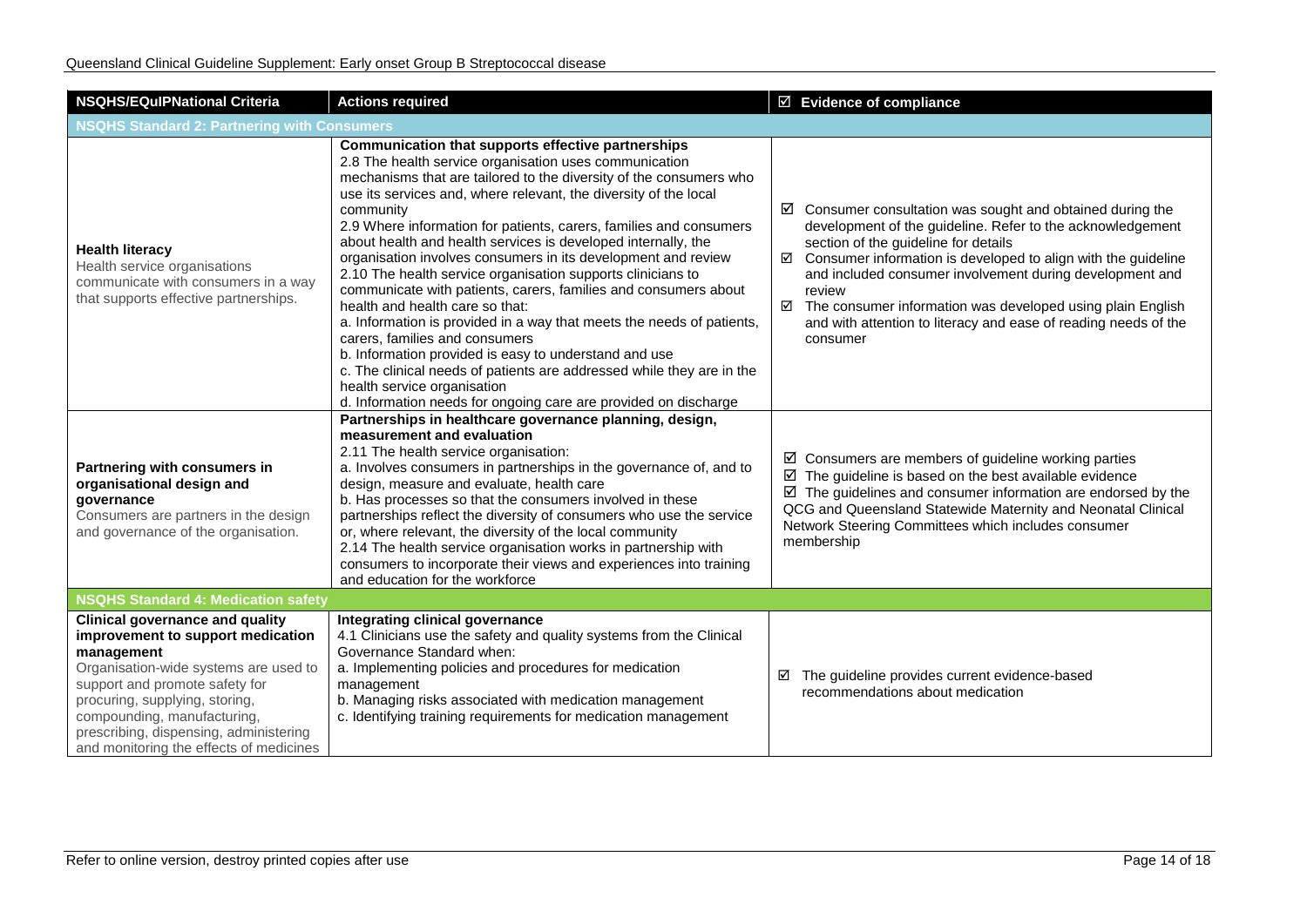| <b>NSQHS/EQuIPNational Criteria</b>                                                                                                                                                                                                           | <b>Actions required</b>                                                                                                                                                                                                                                                                                                                                                                                                                                                                                                                                                                                                                                                                                                                                                                                                                                                                                                                                                                                                                                                                                                                                                                                                                                                                            | $\boxtimes$ Evidence of compliance                                                                                                                                                                                                                                                                                                                                                                                                                                                                    |
|-----------------------------------------------------------------------------------------------------------------------------------------------------------------------------------------------------------------------------------------------|----------------------------------------------------------------------------------------------------------------------------------------------------------------------------------------------------------------------------------------------------------------------------------------------------------------------------------------------------------------------------------------------------------------------------------------------------------------------------------------------------------------------------------------------------------------------------------------------------------------------------------------------------------------------------------------------------------------------------------------------------------------------------------------------------------------------------------------------------------------------------------------------------------------------------------------------------------------------------------------------------------------------------------------------------------------------------------------------------------------------------------------------------------------------------------------------------------------------------------------------------------------------------------------------------|-------------------------------------------------------------------------------------------------------------------------------------------------------------------------------------------------------------------------------------------------------------------------------------------------------------------------------------------------------------------------------------------------------------------------------------------------------------------------------------------------------|
| <b>NSQHS Standard 5: Comprehensive care</b>                                                                                                                                                                                                   |                                                                                                                                                                                                                                                                                                                                                                                                                                                                                                                                                                                                                                                                                                                                                                                                                                                                                                                                                                                                                                                                                                                                                                                                                                                                                                    |                                                                                                                                                                                                                                                                                                                                                                                                                                                                                                       |
| <b>Clinical governance and quality</b><br>improvement to support<br>comprehensive care<br>Systems are in place to support<br>clinicians to deliver comprehensive care                                                                         | Integrating clinical governance<br>5.1 Clinicians use the safety and quality systems from the Clinical<br>Governance Standard when:<br>a. Implementing policies and procedures for comprehensive care<br>b. Managing risks associated with comprehensive care<br>c. Identifying training requirements to deliver comprehensive care<br><b>Partnering with consumers</b><br>5.3 Clinicians use organisational processes from the Partnering with<br>Consumers Standard when providing comprehensive care to:<br>a. Actively involve patients in their own care<br>b. Meet the patient's information needs<br>c. Share decision-making                                                                                                                                                                                                                                                                                                                                                                                                                                                                                                                                                                                                                                                               | $\boxtimes$ The guideline has accompanying educational resources to<br>support ongoing safety and quality education for identified<br>professional and personal development. The resources are<br>freely available on the internet http://www.health.qld.gov.au/qcg<br>$\boxtimes$ The guideline provides evidence-based and best practice<br>recommendations for care<br>☑<br>Consumer information is developed for the guideline                                                                    |
| <b>NSQHS Standard 6: Communicating for safety</b>                                                                                                                                                                                             |                                                                                                                                                                                                                                                                                                                                                                                                                                                                                                                                                                                                                                                                                                                                                                                                                                                                                                                                                                                                                                                                                                                                                                                                                                                                                                    |                                                                                                                                                                                                                                                                                                                                                                                                                                                                                                       |
| <b>Clinical governance and quality</b><br>improvement to support effective<br>communication<br>Systems are in place for effective and<br>coordinated communication that<br>supports the delivery of continuous and<br>safe care for patients. | Integrating clinical governance<br>6.1 Clinicians use the safety and quality systems from the Clinical<br>Governance Standard when:<br>a. Implementing policies and procedures to support effective clinical<br>communication<br>b. Managing risks associated with clinical communication<br>c. Identifying training requirements for effective and coordinated<br>clinical communication<br><b>Partnering with consumers</b><br>6.3 Clinicians use organisational processes from the Partnering with<br>Consumers Standard to effectively communicate with patients,<br>carers and families during high-risk situations to:<br>a. Actively involve patients in their own care<br>b. Meet the patient's information needs<br>c. Share decision-making<br>Organisational processes to support effective communication<br>6.4 The health service organisation has clinical communications<br>processes to support effective communication when:<br>a. Identification and procedure matching should occur<br>b. All or part of a patient's care is transferred within the organisation,<br>between multidisciplinary teams, between clinicians or between<br>organisations; and on discharge<br>c. Critical information about a patient's care, including information on<br>risks, emerges or changes | $\boxtimes$ Requirements for effective clinical communication by clinicians<br>are identified<br>$\boxtimes$ The guideline provides evidence-based and best practice<br>recommendations for communication between clinicians<br>The guideline provides evidence-based and best practice<br>☑<br>recommendations for communication with patients, carers and<br>families<br>The guideline provides evidence-based and best practice<br>☑<br>recommendations for discharge planning and follow -up care |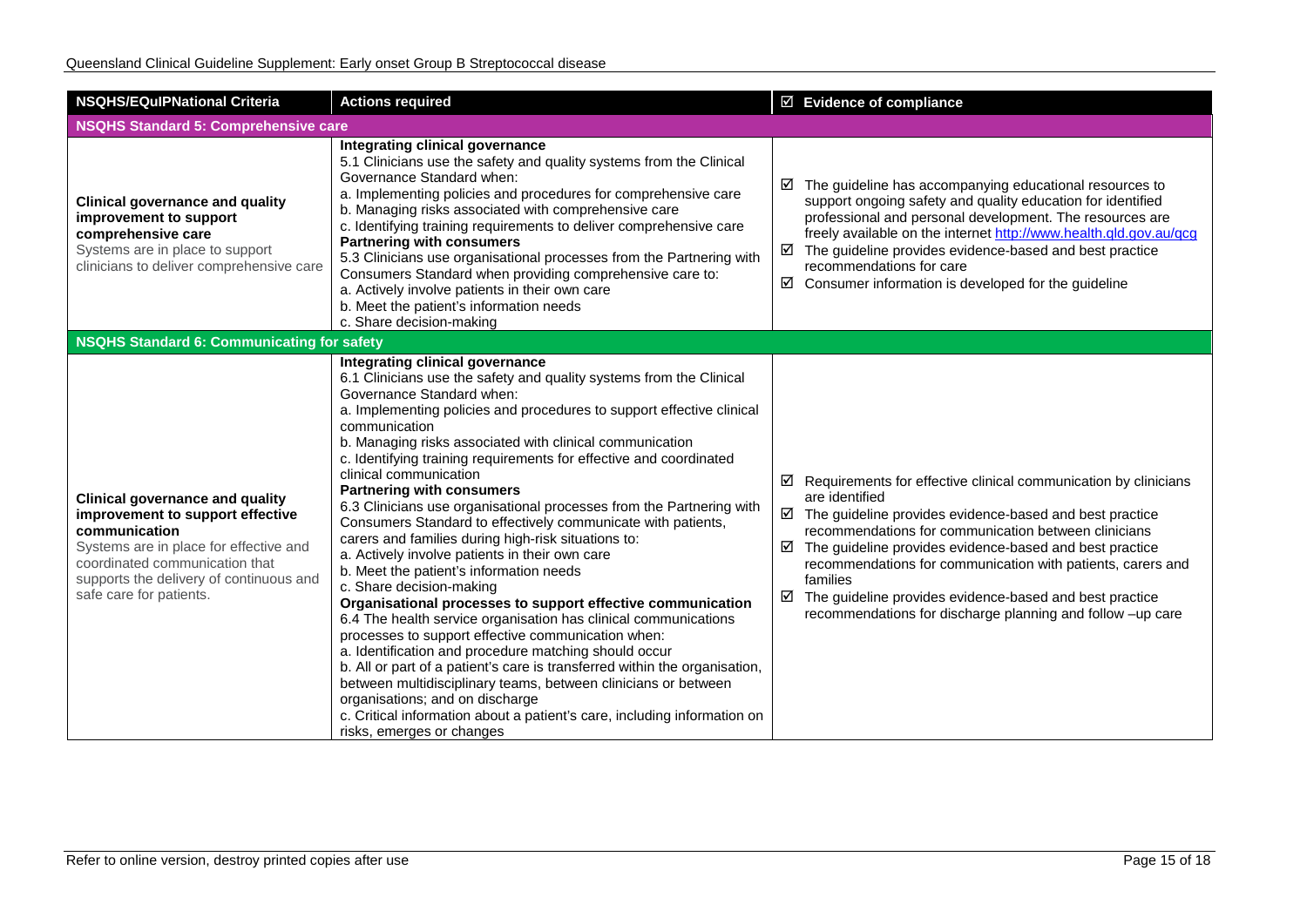| <b>NSQHS/EQulPNational Criteria</b>                                                                                                                                                            | <b>Actions required</b>                                                                                                                                                                                                                                                                                                                                                                                                                                                                                                                                                                                                                                                                                                                                                                                                                                                                                                                                                                             | $\boxtimes$ Evidence of compliance                                                                                                                                                 |  |
|------------------------------------------------------------------------------------------------------------------------------------------------------------------------------------------------|-----------------------------------------------------------------------------------------------------------------------------------------------------------------------------------------------------------------------------------------------------------------------------------------------------------------------------------------------------------------------------------------------------------------------------------------------------------------------------------------------------------------------------------------------------------------------------------------------------------------------------------------------------------------------------------------------------------------------------------------------------------------------------------------------------------------------------------------------------------------------------------------------------------------------------------------------------------------------------------------------------|------------------------------------------------------------------------------------------------------------------------------------------------------------------------------------|--|
| <b>NSQHS Standard 6: Communicating for safety (continued)</b>                                                                                                                                  |                                                                                                                                                                                                                                                                                                                                                                                                                                                                                                                                                                                                                                                                                                                                                                                                                                                                                                                                                                                                     |                                                                                                                                                                                    |  |
| <b>Communication of critical</b><br>information<br>Systems to effectively communicate<br>critical information and risks when they<br>emerge or change are used to ensure<br>safe patient care. | <b>Communicating critical information</b><br>6.9 Clinicians and multidisciplinary teams use clinical<br>communication processes to effectively communicate critical<br>information, alerts and risks, in a timely way, when they emerge or<br>change to:<br>a. Clinicians who can make decisions about care<br>b. Patients, carers and families, in accordance with the wishes of the<br>patient<br>6.10 The health service organisation ensures that there are<br>communication processes for patients, carers and families to directly<br>communicate critical information and risks about care to clinicians                                                                                                                                                                                                                                                                                                                                                                                     | $\boxtimes$ Requirements for effective clinical communication of critical<br>information are identified<br>$\boxtimes$ Requirements for escalation of care are identified          |  |
| <b>Correct identification and procedure</b><br>matching<br>Systems to maintain the identity of the<br>patient are used to ensure that the<br>patient receives the care intended for<br>them.   | Correct identification and procedure matching<br>6.5 The health service organisation:<br>a. Defines approved identifiers for patients according to best-<br>practice guidelines<br>b. Requires at least three approved identifiers on registration and<br>admission; when care, medication, therapy and other services are<br>provided; and when clinical handover, transfer or discharge<br>documentation is generated                                                                                                                                                                                                                                                                                                                                                                                                                                                                                                                                                                             | $\boxtimes$ Requirements for safe and for correct patient identification are<br>identified                                                                                         |  |
| <b>Communicating at clinical handover</b><br>Processes for structured clinical<br>handover are used to effectively<br>communicate about the health care of<br>patients.                        | <b>Clinical handover</b><br>6.7 The health service organisation, in collaboration with clinicians,<br>defines the:<br>a. Minimum information content to be communicated at clinical<br>handover, based on best-practice guidelines<br>b. Risks relevant to the service context and the particular needs of<br>patients, carers and families<br>c. Clinicians who are involved in the clinical handover<br>6.8 Clinicians use structured clinical handover processes that<br>include:<br>a. Preparing and scheduling clinical handover<br>b. Having the relevant information at clinical handover<br>c. Organising relevant clinicians and others to participate in clinical<br>handover<br>d. Being aware of the patient's goals and preferences<br>e. Supporting patients, carers and families to be involved in clinical<br>handover, in accordance with the wishes of the patient<br>f. Ensuring that clinical handover results in the transfer of<br>responsibility and accountability for care | ☑ The guideline acknowledges the need for local protocols to<br>support transfer of information, professional responsibility and<br>accountability for some or all aspects of care |  |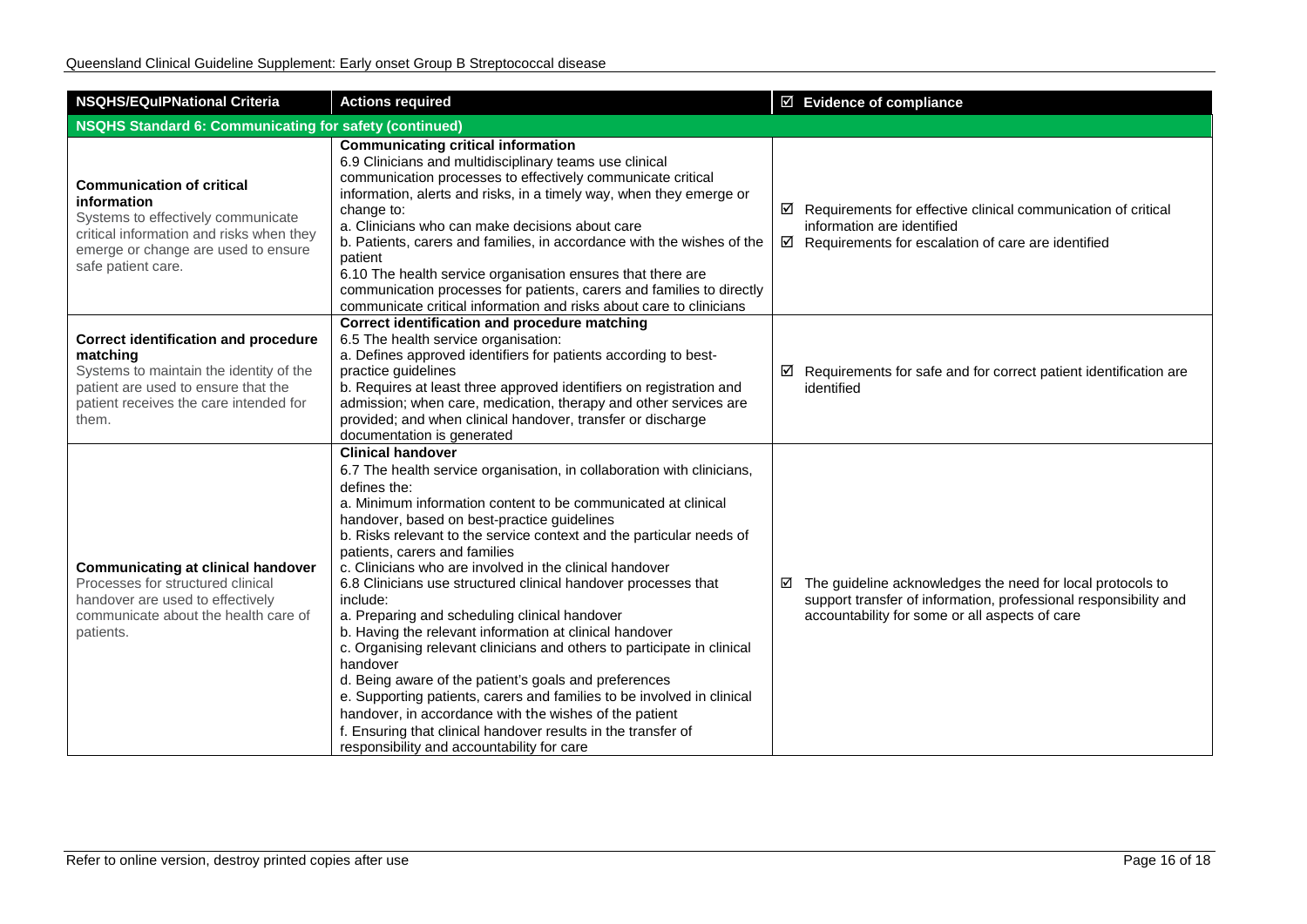| <b>NSQHS/EQuIPNational Criteria</b>                                                                                                                                                                                                                                                                | <b>Actions required</b>                                                                                                                                                                                                                                                                                                                                                                                                                                                                                                                                                                                                                                                                                                                                                                                                                                                                                                                                                                                                                                                                                                                                                                                                              | $\boxtimes$ Evidence of compliance                                                                                                                                                                                                                                                         |  |  |
|----------------------------------------------------------------------------------------------------------------------------------------------------------------------------------------------------------------------------------------------------------------------------------------------------|--------------------------------------------------------------------------------------------------------------------------------------------------------------------------------------------------------------------------------------------------------------------------------------------------------------------------------------------------------------------------------------------------------------------------------------------------------------------------------------------------------------------------------------------------------------------------------------------------------------------------------------------------------------------------------------------------------------------------------------------------------------------------------------------------------------------------------------------------------------------------------------------------------------------------------------------------------------------------------------------------------------------------------------------------------------------------------------------------------------------------------------------------------------------------------------------------------------------------------------|--------------------------------------------------------------------------------------------------------------------------------------------------------------------------------------------------------------------------------------------------------------------------------------------|--|--|
| NSQHS Standard 8: Recognising and responding to acute deterioration                                                                                                                                                                                                                                |                                                                                                                                                                                                                                                                                                                                                                                                                                                                                                                                                                                                                                                                                                                                                                                                                                                                                                                                                                                                                                                                                                                                                                                                                                      |                                                                                                                                                                                                                                                                                            |  |  |
| <b>Clinical governance and quality</b><br>improvement to support recognition<br>and response systems<br>Organisation-wide systems are used to<br>support and promote detection and<br>recognition of acute deterioration, and<br>the response to patients whose<br>condition acutely deteriorates. | Integrating clinical governance<br>8.1 Clinicians use the safety and quality systems from the Clinical<br>Governance Standard when:<br>a. Implementing policies and procedures for recognising and<br>responding to acute deterioration<br>b. Managing risks associated with recognising and responding to<br>acute deterioration<br>c. Identifying training requirements for recognising and responding<br>to acute deterioration<br><b>Partnering with consumers</b><br>8.3 Clinicians use organisational processes from the Partnering with<br>Consumers Standard when recognising and responding to acute<br>deterioration to:<br>a. Actively involve patients in their own care<br>b. Meet the patient's information needs<br>c. Share decision-making<br>Recognising acute deterioration<br>8.4 The health service organisation has processes for clinicians to<br>detect acute physiological deterioration that require clinicians to:<br>a. Document individualised vital sign monitoring plans<br>b. Monitor patients as required by their individualised monitoring<br>plan<br>c. Graphically document and track changes in agreed observations<br>to detect acute deterioration over time, as appropriate for the patient | The guideline is consistent with National Consensus statements<br>⊻<br>recommendations<br>The guideline recommends use of tools consistent with the<br>☑<br>principles of recognising and responding to clinical deterioration<br>Consumer information is developed for the guideline<br>☑ |  |  |
| <b>EQuIP Standard 12 Provision of care</b>                                                                                                                                                                                                                                                         |                                                                                                                                                                                                                                                                                                                                                                                                                                                                                                                                                                                                                                                                                                                                                                                                                                                                                                                                                                                                                                                                                                                                                                                                                                      |                                                                                                                                                                                                                                                                                            |  |  |
| <b>Criterion 1: Assessment and care</b><br>planning<br>12.1 Ensuring assessment is<br>comprehensive and based upon current<br>professional standards and evidence-<br>based practice                                                                                                               | 12.1.1 Guidelines are available and accessible by staff to assess<br>physical, spiritual, cultural, physiological and social health promotion<br>needs                                                                                                                                                                                                                                                                                                                                                                                                                                                                                                                                                                                                                                                                                                                                                                                                                                                                                                                                                                                                                                                                               | ☑<br>Assessment and care appropriate to the cohort of patients is<br>identified in the guideline<br>The guideline is based on the best available evidence<br>☑                                                                                                                             |  |  |